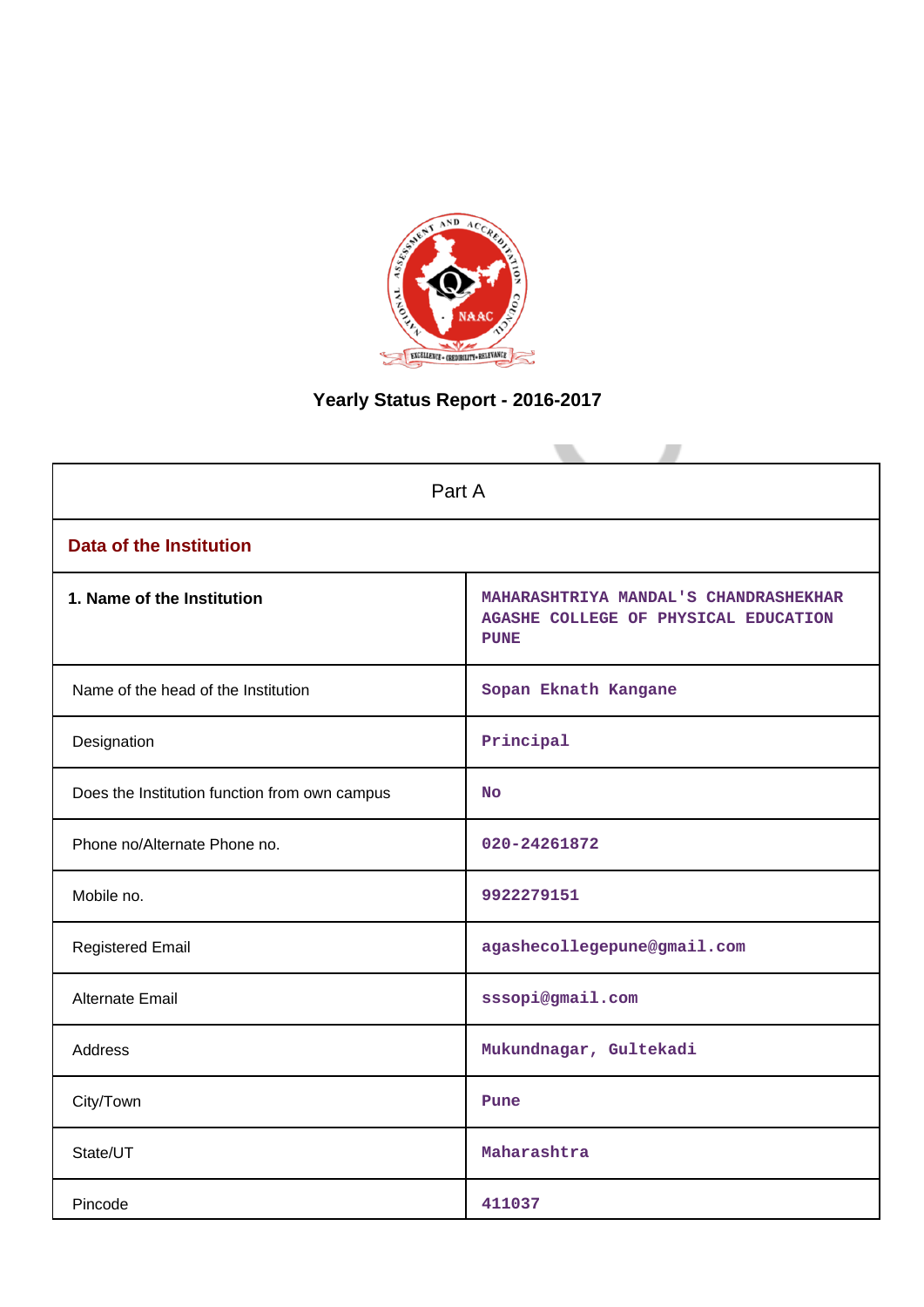|                                                                           | 2. Institutional Status          |             |                                                                                    |                             |                   |  |
|---------------------------------------------------------------------------|----------------------------------|-------------|------------------------------------------------------------------------------------|-----------------------------|-------------------|--|
| Affiliated / Constituent                                                  |                                  |             | Affiliated                                                                         |                             |                   |  |
| Type of Institution                                                       |                                  |             |                                                                                    | Co-education                |                   |  |
| Location                                                                  |                                  |             | Urban                                                                              |                             |                   |  |
| <b>Financial Status</b>                                                   |                                  |             | state                                                                              |                             |                   |  |
| Name of the IQAC co-ordinator/Director                                    |                                  |             | Dr. S. A. Naik                                                                     |                             |                   |  |
| Phone no/Alternate Phone no.                                              |                                  |             | 02024261872                                                                        |                             |                   |  |
| Mobile no.                                                                |                                  |             | 9850880126                                                                         |                             |                   |  |
| <b>Registered Email</b>                                                   |                                  |             |                                                                                    | agashecollegepune@gmail.com |                   |  |
| Alternate Email                                                           |                                  |             | naik.shraddha@gmail.com                                                            |                             |                   |  |
|                                                                           | 3. Website Address               |             |                                                                                    |                             |                   |  |
| Web-link of the AQAR: (Previous Academic Year)                            |                                  |             | http://www.agashecollege.org/A.Y. %20<br>2020-21/AQAR/AQAR%202015-16.pdf           |                             |                   |  |
| 4. Whether Academic Calendar prepared during<br>the year                  |                                  |             | Yes                                                                                |                             |                   |  |
| if yes, whether it is uploaded in the institutional website:<br>Weblink:  |                                  |             | http://www.aqashecollege.org/academic-c<br>alender/ACADEMIC-CALENDER-2016-2017.xls |                             |                   |  |
| <b>5. Accrediation Details</b>                                            |                                  |             |                                                                                    |                             |                   |  |
| Cycle                                                                     | Grade                            | <b>CGPA</b> | Year of                                                                            | Validity                    |                   |  |
|                                                                           |                                  |             | Accrediation                                                                       | Period From                 | Period To         |  |
| $\overline{\mathbf{2}}$                                                   | в                                | 2.85        | 2009                                                                               | $31 - Dec - 2009$           | $30 - Dec - 2014$ |  |
|                                                                           | 6. Date of Establishment of IQAC |             |                                                                                    | $16 - Jun - 2009$           |                   |  |
| 7. Internal Quality Assurance System                                      |                                  |             |                                                                                    |                             |                   |  |
| Quality initiatives by IQAC during the year for promoting quality culture |                                  |             |                                                                                    |                             |                   |  |
| Item /Title of the quality initiative by<br><b>IQAC</b>                   |                                  |             | Date & Duration<br>Number of participants/ beneficiaries                           |                             |                   |  |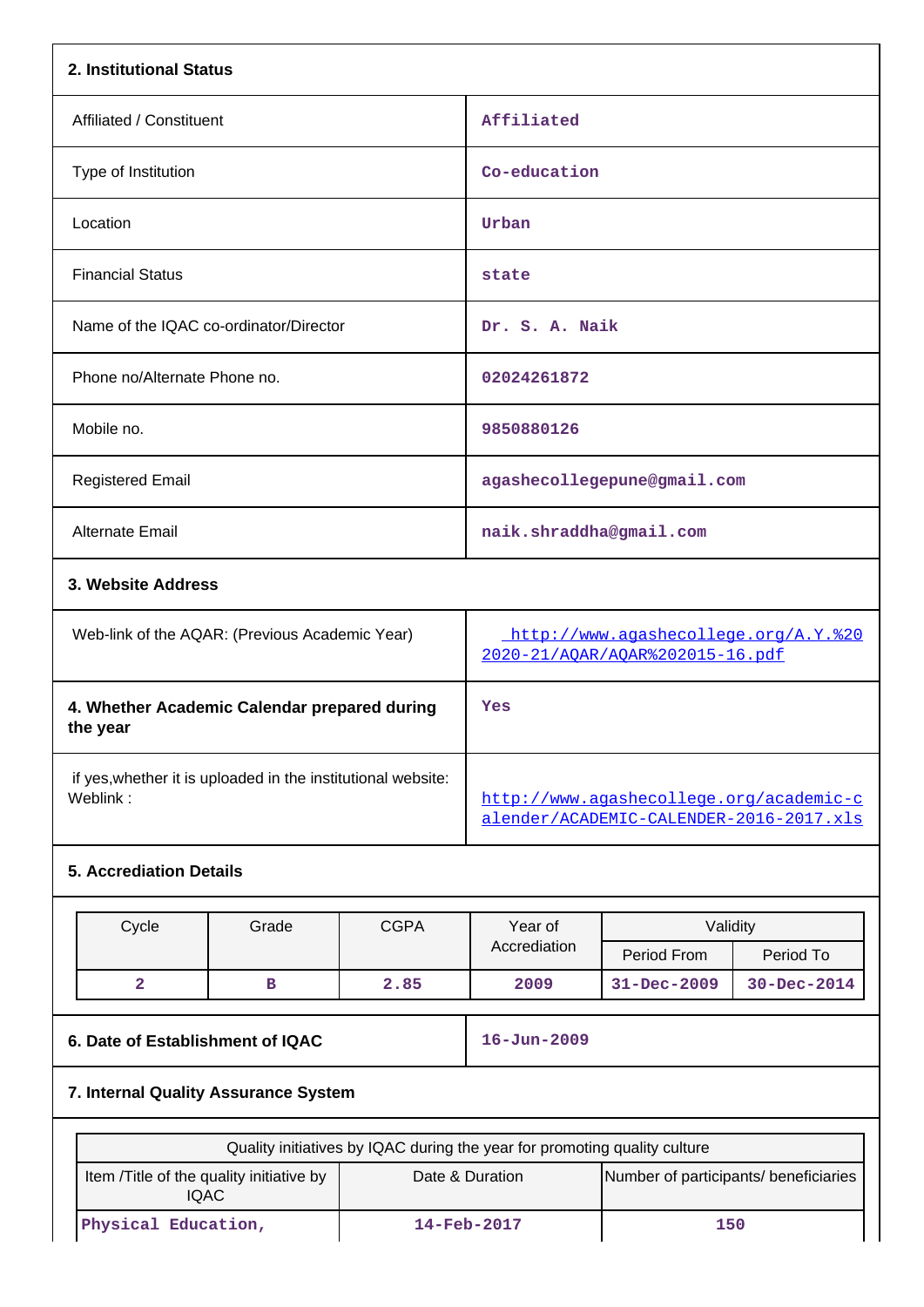| Sports, Fitness and<br>Lifestyle              |                   |     |  |  |  |
|-----------------------------------------------|-------------------|-----|--|--|--|
| Organize Interschool<br>Obstyrace Competition | $28 - Jan - 2017$ | 140 |  |  |  |
| View File                                     |                   |     |  |  |  |

#### **8. Provide the list of funds by Central/ State Government- UGC/CSIR/DST/DBT/ICMR/TEQIP/World Bank/CPE of UGC etc.**

|                                                                                                                    | Institution/Departmen<br>t/Faculty                                                                                | Scheme    |           | <b>Funding Agency</b> | Year of award with<br>duration | Amount   |
|--------------------------------------------------------------------------------------------------------------------|-------------------------------------------------------------------------------------------------------------------|-----------|-----------|-----------------------|--------------------------------|----------|
|                                                                                                                    | Not Applicable                                                                                                    | <b>NA</b> |           | Nil                   | 2017<br>$\mathbf 0$            | $\Omega$ |
|                                                                                                                    |                                                                                                                   |           |           | No Files Uploaded !!! |                                |          |
| 9. Whether composition of IQAC as per latest<br><b>NAAC</b> guidelines:                                            |                                                                                                                   |           |           | <b>No</b>             |                                |          |
| Upload latest notification of formation of IQAC                                                                    |                                                                                                                   |           |           | No Files Uploaded !!! |                                |          |
| 10. Number of IQAC meetings held during the<br>year :                                                              |                                                                                                                   |           | 3         |                       |                                |          |
| The minutes of IQAC meeting and compliances to the<br>decisions have been uploaded on the institutional<br>website |                                                                                                                   |           |           | Yes                   |                                |          |
| Upload the minutes of meeting and action taken report                                                              |                                                                                                                   |           | View File |                       |                                |          |
|                                                                                                                    | 11. Whether IQAC received funding from any of<br>the funding agency to support its activities<br>during the year? |           |           | <b>No</b>             |                                |          |

#### **12. Significant contributions made by IQAC during the current year(maximum five bullets)**

**Prepare Year Plan: Every departmental head prepares a detailed yearly plan for their respective departments and submits it to IQAC. IQAC prepares the Year plan accordingly and then presents it in a staff meeting. The plan is discussed in details and changes are suggested (if any). On the basis of the year plan a regular timetable is prepared. Prepare Discuss Teaching Plan: Every subject teacher is told by the IQAC to prepare a Teaching plan for their respective subjects. The teaching plans are presented by respective subject teachers in a staff meeting and the plan are discussed on the basis of objectives set, availability of resources and duration of the course. Student Feedback: The IQAC initiates feedback of the teacher through students on theory and practical teaching twice a year. The feedback is taken before semester examination. A prescribed format of feedback (objective and subjective both) is given to students through Google Forms. The secrecy of the feedback by students is maintained and suggestions given by students based on faculty and teaching are told to concerned faculty (for improvement). The summary of faculty feedback is sent to concerned faculty individually.The Principal and IQAC monitors if**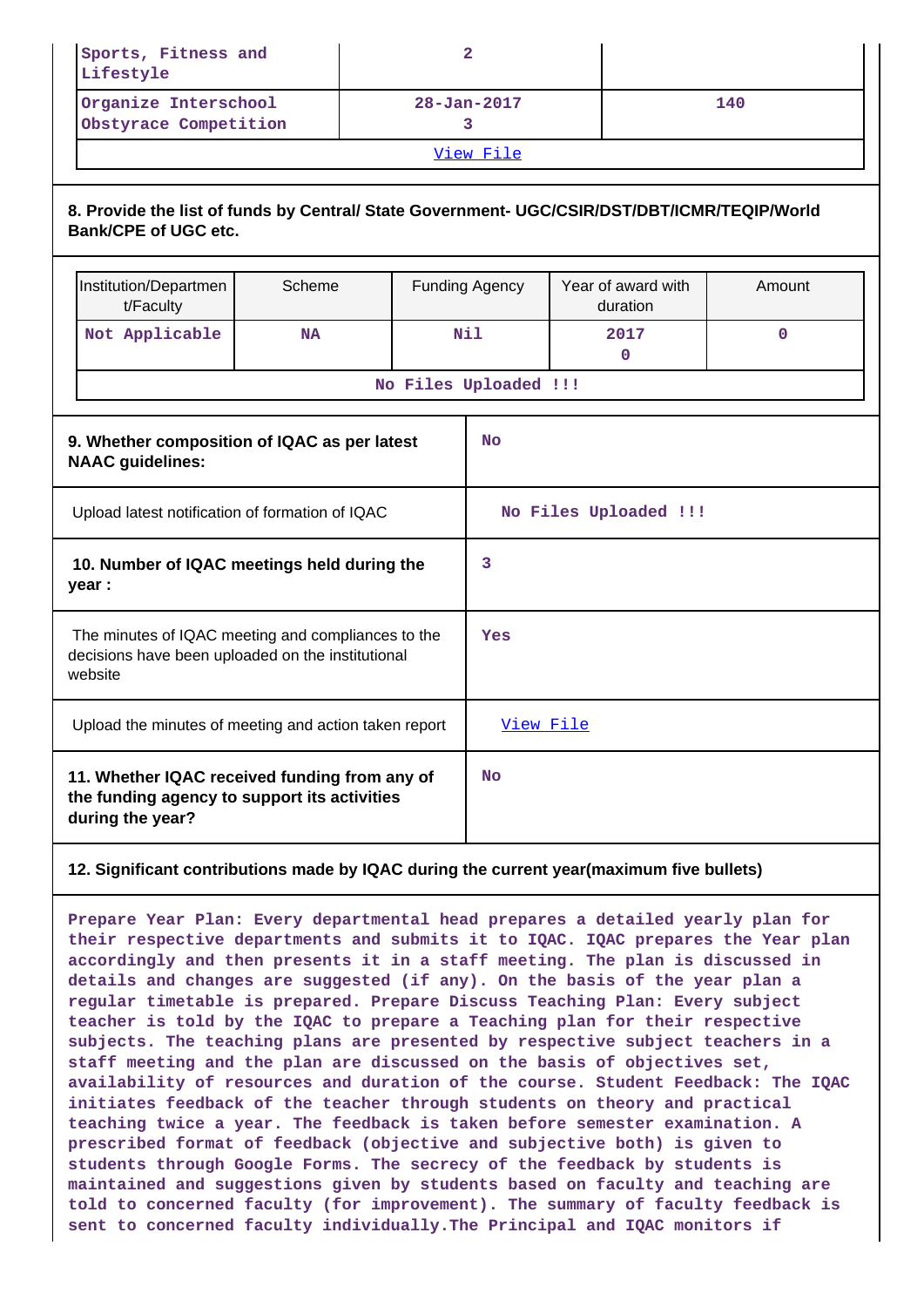**improvements are made in future teaching learning process. Other than student feedback on teachers, the principal in consultation IQAC and faculty determine the process for collection of feedback. There is an open suggestion and complaint box placed where students can freely give their complaints, suggestions or feedback. The box is checked on monthly basis and if any suggestion/s and complaint/s are found, depending on the suggestion or complaint, a meeting, if required, is initiated and the issue is resolved. The record of all the feedbacks is maintained by the IQAC. Transparency in internal evaluation: The college conducts internal evaluation and is transparent in their system. As soon as the marks are received from respective staff members they are put on notice boards and students are conveyed about it. A one week time is given to students if any discrepancy is found in their marks. If any discrepancy is found Monitor quality check in program IQAC monitors and tries to maintain the quality of the program. For good quality in program IQAC focuses on proper planning, flawless execution and post evaluation of the program. Organization of Workshop and Conference The college organized a conference titled Trends, Issues and Future of Physical Education and Sports on 27th – 28th February 2015. A conference proceedings was also published during the conference which had 52 papers. Conferences IQAC took initiative in planning and organizing the following events during the academic year. a. Physical Education, Sports, Fitness and Lifestyle – 14,15 Feb. 2017. b. SET Workshop c. Obstyrace**

 **No Files Uploaded !!!**

**13. Plan of action chalked out by the IQAC in the beginning of the academic year towards Quality Enhancement and outcome achieved by the end of the academic year**

| Plan of Action                                                                                                       | Achivements/Outcomes  |  |  |  |  |
|----------------------------------------------------------------------------------------------------------------------|-----------------------|--|--|--|--|
| <b>NA</b>                                                                                                            | <b>NA</b>             |  |  |  |  |
|                                                                                                                      | No Files Uploaded !!! |  |  |  |  |
| 14. Whether AQAR was placed before statutory<br>body?                                                                | <b>No</b>             |  |  |  |  |
| 15. Whether NAAC/or any other accredited<br>body(s) visited IQAC or interacted with it to<br>assess the functioning? | <b>No</b>             |  |  |  |  |
| 16. Whether institutional data submitted to<br>AISHE:                                                                | Yes                   |  |  |  |  |
| Year of Submission                                                                                                   | 2016                  |  |  |  |  |
| Date of Submission                                                                                                   | $20 - Dec - 2016$     |  |  |  |  |
| 17. Does the Institution have Management<br><b>Information System?</b>                                               | <b>No</b>             |  |  |  |  |
| Part B                                                                                                               |                       |  |  |  |  |
| <b>CRITERION I - CURRICULAR ASPECTS</b>                                                                              |                       |  |  |  |  |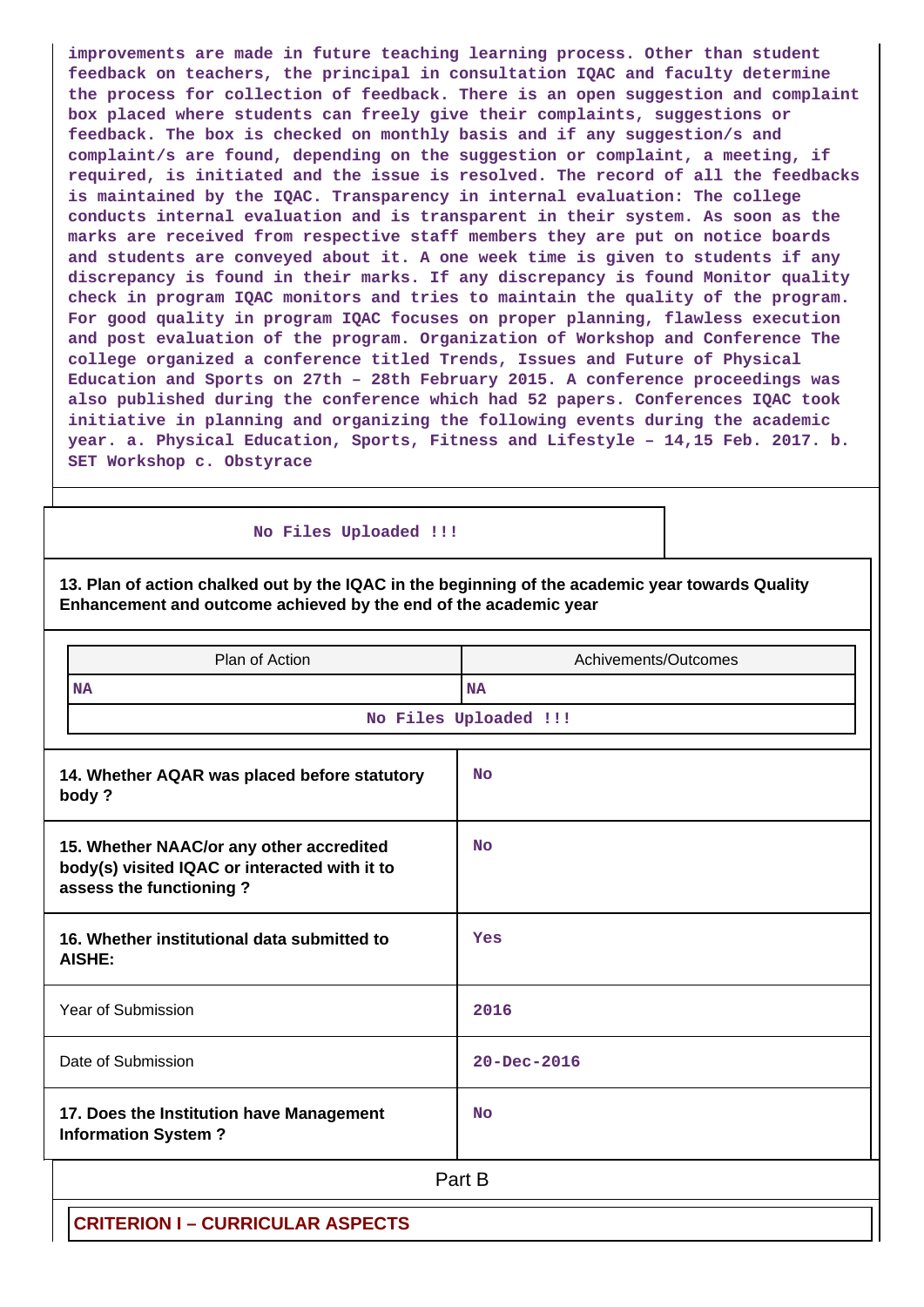**1.1 – Curriculum Planning and Implementation**

 1.1.1 – Institution has the mechanism for well planned curriculum delivery and documentation. Explain in 500 words

 **MM's Chandrashekhar Agashe College of Physical Education is affiliated to Savitribai Phule Pune University, Pune. Thus the curriculum is as per the syllabus formed by the SPPU, Pune. The curriculum is designed so as to complete it in given stipulated time. (100 days per semester). Following procedures is followed to deliver the curriculum in best possible way. Yearly Planning Various departmental committees are formed and they give their respective departmental yearly plan, for example Examination department gives dates for internal evaluation, Intramural committee gives dates and activities for intramural etc. Further the detail timetable for theory classes and ground practical is prepared. The subject teacher then gives day to day teaching plan for their respective subject and ground activities including the teaching methodology used. Before implementation of the said planning the teaching plan is discussed in faculty meeting, asked for suggestions and corrections and finally implemented. Final Teaching plans are submitted to IQAC. Year plan is done for delivery of curriculum and following factors are considered 1. Number of actual teaching days 2. Days for examination 3. Co-curricular Activities 4. Availability of faculty 5. Season 6. Remedial classes 7. Internship program 8. Practice teaching days Basic consideration 1. CACPE gives degree in BPEd (Two years course) MPEd (Two years course). BPEd 2nd year course students have to compulsory go through 45 internship program. 2. The overall syllabus for BPEd course is divided in 3 major parts i.e. 2.1 Theory Courses 2.2 Teaching skill development program 2.3 Proficiency in Physical Examination and sports 3. Theory courses For completion of BPEd degree the students have to pass in 16 theory subjects divided into 4 semesters. And for MPEd degree the students have to pass in 14 theory subjects divided into 4 semesters. 4. Teaching skill development program The student teacher has to practice his teaching skills in school setting. He has to take 66 practice teaching lessons. (Including micro lessons and bridge lessons on per group). For Master degree course the teacher student takes 5 practice teaching lessons. All stream students have ground practical for various sports events and specialization of 45 days for one specific event. They are as follows a. BPEd 1st Year- 8 Events, in 28 credits for total 700 Marks b. BPEd 2nd Year- 6 Events, in 20 credits for total 500 Marks Specialization in 1 event in 4 credits total 100 marks c. MPEd 1st Year-3 practical courses 12 credit for 300 marks d. MPEd 2nd Year- 2 practical courses 8 credits for 200 marks**

| 1.1.2 - Certificate/ Diploma Courses introduced during the academic year                                                                                                 |                                                                    |                                                                                                                 |  |                       |  |  |
|--------------------------------------------------------------------------------------------------------------------------------------------------------------------------|--------------------------------------------------------------------|-----------------------------------------------------------------------------------------------------------------|--|-----------------------|--|--|
| Certificate                                                                                                                                                              | Diploma Courses                                                    | Dates of<br>Duration<br>Skill<br>Focus on employ<br>ability/entreprene<br>Introduction<br>Development<br>urship |  |                       |  |  |
| 01/12/2017<br>0<br><b>Not</b><br><b>Na</b><br><b>NA</b><br><b>NA</b><br>Applicable                                                                                       |                                                                    |                                                                                                                 |  |                       |  |  |
| 1.2 - Academic Flexibility                                                                                                                                               |                                                                    |                                                                                                                 |  |                       |  |  |
|                                                                                                                                                                          | 1.2.1 – New programmes/courses introduced during the academic year |                                                                                                                 |  |                       |  |  |
|                                                                                                                                                                          | Programme/Course                                                   | Programme Specialization                                                                                        |  | Dates of Introduction |  |  |
|                                                                                                                                                                          | <b>BPEd</b><br>01/12/2017<br><b>NA</b>                             |                                                                                                                 |  |                       |  |  |
| View File                                                                                                                                                                |                                                                    |                                                                                                                 |  |                       |  |  |
| 1.2.2 – Programmes in which Choice Based Credit System (CBCS)/Elective course system implemented at the<br>affiliated Colleges (if applicable) during the academic year. |                                                                    |                                                                                                                 |  |                       |  |  |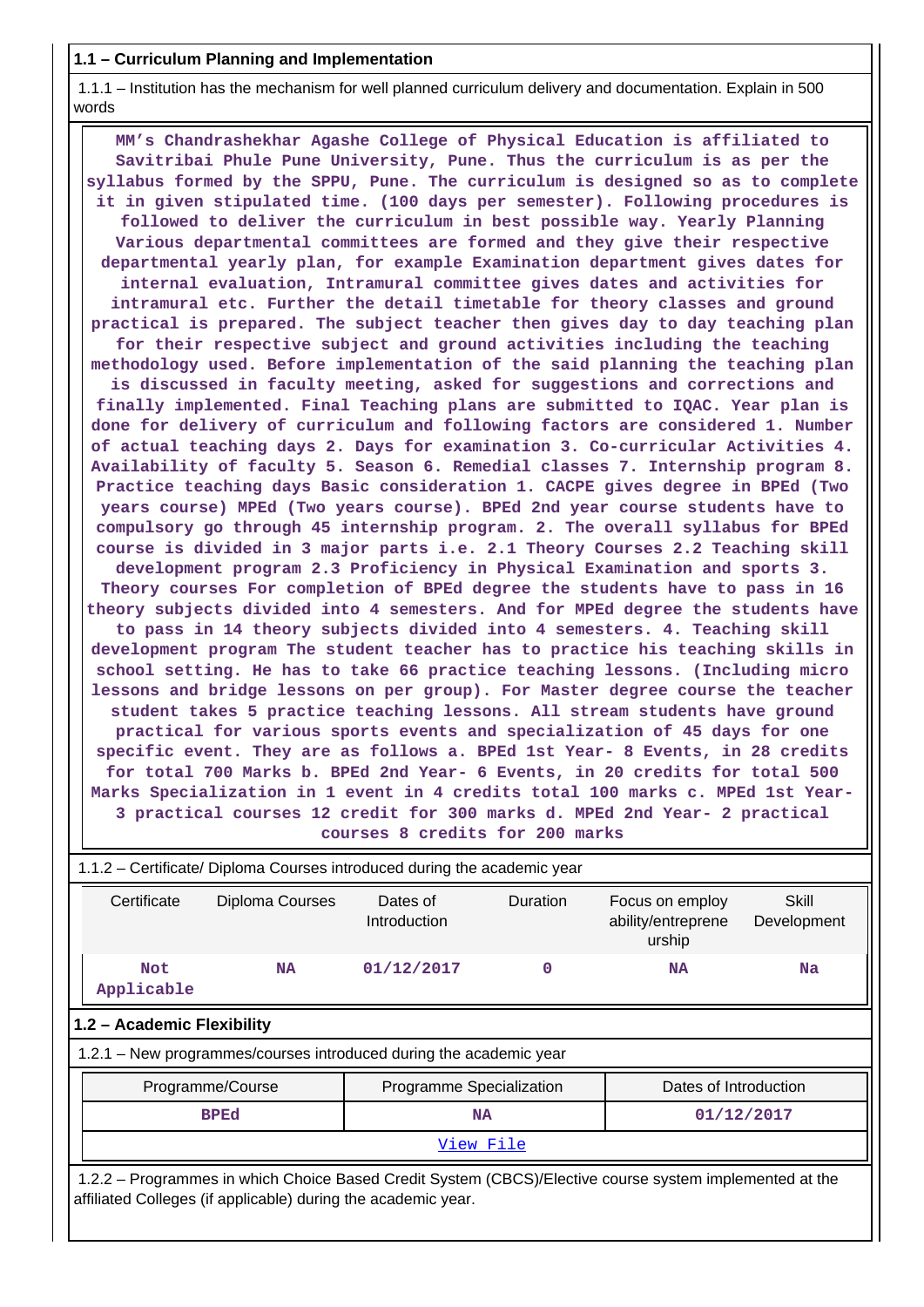| Name of programmes adopting<br><b>CBCS</b>                                                                                                                                                                                                                                                                                                                                                                                                                                                                                                                           | Programme Specialization |            | Date of implementation of<br><b>CBCS/Elective Course System</b> |  |  |  |
|----------------------------------------------------------------------------------------------------------------------------------------------------------------------------------------------------------------------------------------------------------------------------------------------------------------------------------------------------------------------------------------------------------------------------------------------------------------------------------------------------------------------------------------------------------------------|--------------------------|------------|-----------------------------------------------------------------|--|--|--|
| <b>BPEd</b>                                                                                                                                                                                                                                                                                                                                                                                                                                                                                                                                                          |                          | <b>NA</b>  | 01/12/2017                                                      |  |  |  |
| 1.2.3 - Students enrolled in Certificate/ Diploma Courses introduced during the year                                                                                                                                                                                                                                                                                                                                                                                                                                                                                 |                          |            |                                                                 |  |  |  |
|                                                                                                                                                                                                                                                                                                                                                                                                                                                                                                                                                                      | Certificate              |            | Diploma Course                                                  |  |  |  |
| <b>Number of Students</b>                                                                                                                                                                                                                                                                                                                                                                                                                                                                                                                                            |                          | Nil        | Nil                                                             |  |  |  |
| 1.3 - Curriculum Enrichment                                                                                                                                                                                                                                                                                                                                                                                                                                                                                                                                          |                          |            |                                                                 |  |  |  |
| 1.3.1 - Value-added courses imparting transferable and life skills offered during the year                                                                                                                                                                                                                                                                                                                                                                                                                                                                           |                          |            |                                                                 |  |  |  |
| <b>Value Added Courses</b>                                                                                                                                                                                                                                                                                                                                                                                                                                                                                                                                           | Date of Introduction     |            | Number of Students Enrolled                                     |  |  |  |
| <b>NA</b>                                                                                                                                                                                                                                                                                                                                                                                                                                                                                                                                                            |                          | 01/12/2017 | Nill                                                            |  |  |  |
| View File                                                                                                                                                                                                                                                                                                                                                                                                                                                                                                                                                            |                          |            |                                                                 |  |  |  |
| 1.3.2 - Field Projects / Internships under taken during the year                                                                                                                                                                                                                                                                                                                                                                                                                                                                                                     |                          |            |                                                                 |  |  |  |
| Project/Programme Title                                                                                                                                                                                                                                                                                                                                                                                                                                                                                                                                              | Programme Specialization |            | No. of students enrolled for Field<br>Projects / Internships    |  |  |  |
| <b>BPEd</b>                                                                                                                                                                                                                                                                                                                                                                                                                                                                                                                                                          |                          | <b>NA</b>  | Nill                                                            |  |  |  |
|                                                                                                                                                                                                                                                                                                                                                                                                                                                                                                                                                                      |                          | View File  |                                                                 |  |  |  |
| 1.4 - Feedback System                                                                                                                                                                                                                                                                                                                                                                                                                                                                                                                                                |                          |            |                                                                 |  |  |  |
| 1.4.1 - Whether structured feedback received from all the stakeholders.                                                                                                                                                                                                                                                                                                                                                                                                                                                                                              |                          |            |                                                                 |  |  |  |
| <b>Students</b>                                                                                                                                                                                                                                                                                                                                                                                                                                                                                                                                                      |                          |            | Yes                                                             |  |  |  |
| <b>Teachers</b>                                                                                                                                                                                                                                                                                                                                                                                                                                                                                                                                                      |                          |            | Yes                                                             |  |  |  |
| Employers                                                                                                                                                                                                                                                                                                                                                                                                                                                                                                                                                            |                          |            | No                                                              |  |  |  |
| Alumni                                                                                                                                                                                                                                                                                                                                                                                                                                                                                                                                                               |                          |            | No                                                              |  |  |  |
| Parents                                                                                                                                                                                                                                                                                                                                                                                                                                                                                                                                                              |                          |            | No                                                              |  |  |  |
| 1.4.2 – How the feedback obtained is being analyzed and utilized for overall development of the institution?<br>(maximum 500 words)                                                                                                                                                                                                                                                                                                                                                                                                                                  |                          |            |                                                                 |  |  |  |
| <b>Feedback Obtained</b>                                                                                                                                                                                                                                                                                                                                                                                                                                                                                                                                             |                          |            |                                                                 |  |  |  |
| Stakeholder: Time: Frequency: Responsibility: Follow up Student feedback on<br>teacher: Each semester (Before examination): 2 times a year: IQAC: Principal<br>Student feedback on total program: End of the year: 1 time in two years<br>(program end): IQAC: Principal Student feedback on administration (general):<br>Each year: 1 time in a year: Office: Principal Student feedback on library:<br>Each year: 1 time in a year: Library: IQAC Feedback from alumni: Alumni meet on<br>visits: 1 time in a year Based on visits: Alumni asso. Office: Principal |                          |            |                                                                 |  |  |  |

**Feedback is collected on a prescribed format approved by the IQAC. Feedback forms are made available on the IQAC page of the college website. Other than student feedback on teachers, the principal in consultation with the faculty will determine the process for collection of feedback. Analyzing and consolidating the feedback Student feedback on teacher The feedback forms are sent to students via Google forms through IQAC channel. The Feedback includes objective as well as subjective questions. The Google forms make it easier to analyses and transformation of data. The analyzed data for all the feedback except student feedback on teachers is discussed in the staff meetings. The result of the individual teacher's feedback is conveyed by the Principal to each teacher individually. The record of all the feedbacks is maintained by the IQAC. Student feedback on total program Student's feedback on administration is taken from second year students of Bachelors and master degree students.**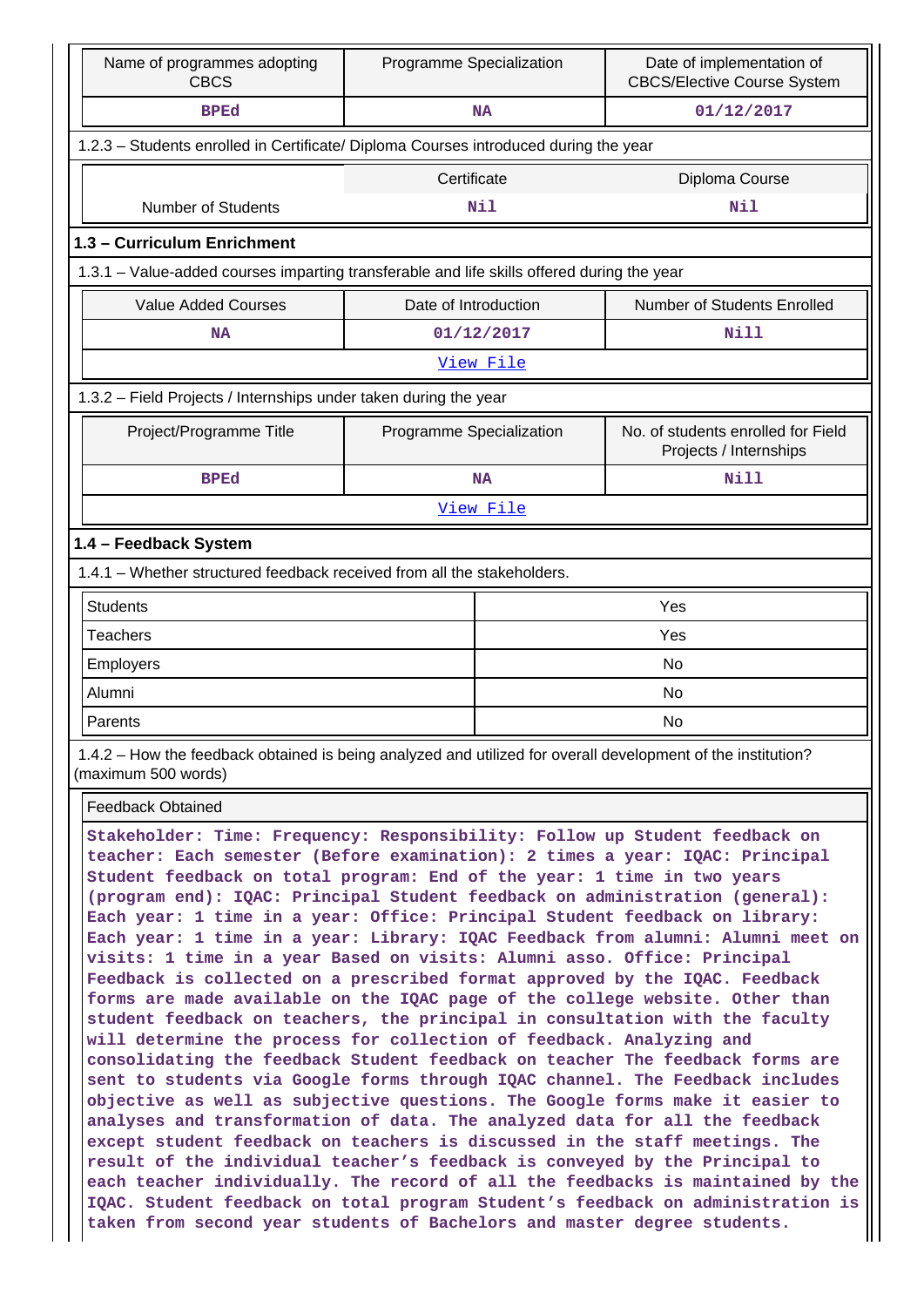**Analysis of feedback is discussed with principle, faculty meeting and necessary actions has been taken by principle Student feedback on administration (general) Student's feedback on administration is taken from second year students of Bachelors and master degree students. Analysis of feedback is discussed with principle, faculty meeting and necessary actions has been taken by principle Student feedback on library Student's feedback on library is taken from all BPED and MPED students. Analysis of feedback is discussed with principle, faculty meeting and necessary actions has been taken by principle Feedback from alumni Feedback from alumni during alumni meet or any other program when an alumnus comes in college. Analysis of feedback is discussed with principle, faculty meeting and necessary actions has been taken by principle**

### **CRITERION II – TEACHING- LEARNING AND EVALUATION**

#### **2.1 – Student Enrolment and Profile**

| 2.1.1 - Demand Ratio during the year                          |                                                                                                                              |                             |    |                                                                                                  |     |                                                                                                  |     |                                                             |
|---------------------------------------------------------------|------------------------------------------------------------------------------------------------------------------------------|-----------------------------|----|--------------------------------------------------------------------------------------------------|-----|--------------------------------------------------------------------------------------------------|-----|-------------------------------------------------------------|
| Name of the<br>Programme                                      |                                                                                                                              | Programme<br>Specialization |    | Number of seats<br>available                                                                     |     | Number of<br>Application received                                                                |     | <b>Students Enrolled</b>                                    |
| <b>BPEd</b>                                                   | Physical<br>Education                                                                                                        |                             |    | 200                                                                                              | 200 |                                                                                                  | 160 |                                                             |
|                                                               |                                                                                                                              |                             |    | <u>View File</u>                                                                                 |     |                                                                                                  |     |                                                             |
| 2.2 – Catering to Student Diversity                           |                                                                                                                              |                             |    |                                                                                                  |     |                                                                                                  |     |                                                             |
| 2.2.1 - Student - Full time teacher ratio (current year data) |                                                                                                                              |                             |    |                                                                                                  |     |                                                                                                  |     |                                                             |
| Year                                                          | Number of<br>Number of<br>students enrolled<br>students enrolled<br>in the institution<br>in the institution<br>(UG)<br>(PG) |                             |    | Number of<br>fulltime teachers<br>available in the<br>institution<br>teaching only UG<br>courses |     | Number of<br>fulltime teachers<br>available in the<br>institution<br>teaching only PG<br>courses |     | Number of<br>teachers<br>teaching both UG<br>and PG courses |
| 2016                                                          | 160                                                                                                                          |                             | 56 | 12                                                                                               |     | 3                                                                                                |     | 15                                                          |
| 2.3 – Teaching - Learning Process                             |                                                                                                                              |                             |    |                                                                                                  |     |                                                                                                  |     |                                                             |

 2.3.1 – Percentage of teachers using ICT for effective teaching with Learning Management Systems (LMS), Elearning resources etc. (current year data)

| Number of<br>Teachers on Roll | Number of<br>teachers using<br>ICT (LMS, e-<br>Resources) | <b>ICT Tools and</b><br>resources<br>available | Number of ICT<br>enabled<br><b>Classrooms</b> | Numberof smart<br>classrooms | E-resources and<br>techniques used |
|-------------------------------|-----------------------------------------------------------|------------------------------------------------|-----------------------------------------------|------------------------------|------------------------------------|
| 15                            | 12                                                        |                                                |                                               |                              |                                    |

[View File of ICT Tools and resources](https://assessmentonline.naac.gov.in/public/Postacc/ict_tools/4902_ict_tools_1584081907.xlsx)

[View File of E-resources and techniques used](https://assessmentonline.naac.gov.in/public/Postacc/e_resource/4902_e_resource_1584081915.xlsx)

2.3.2 – Students mentoring system available in the institution? Give details. (maximum 500 words)

 We have mentoring system in our institute. A. Mentoring and guidance of school subject and Physical Education subject lessons. All the students of BPEd 1st year students are divided amongst the faculty. These students have one to one interaction with the concerned faculty member. With guidance for lessons these group of students also discuss any issues related to academics and administration is informally and solution is sought out. Teacher student Ratio- 1:15 B. Master degree students are divided amongst Faculty members for research paper guidance. Here also students informal mentoring takes place. With guidance for research paper the students get freedom to discuss any issues and suggestion related to academics and administration and solution is sought out. Teacher student Ratio of around 1:2/3/4. The ratio is changed according to topics of expertise. The college tries to maintain a healthy ratio. C. Mentoring for organization of Intramurals All students get chance to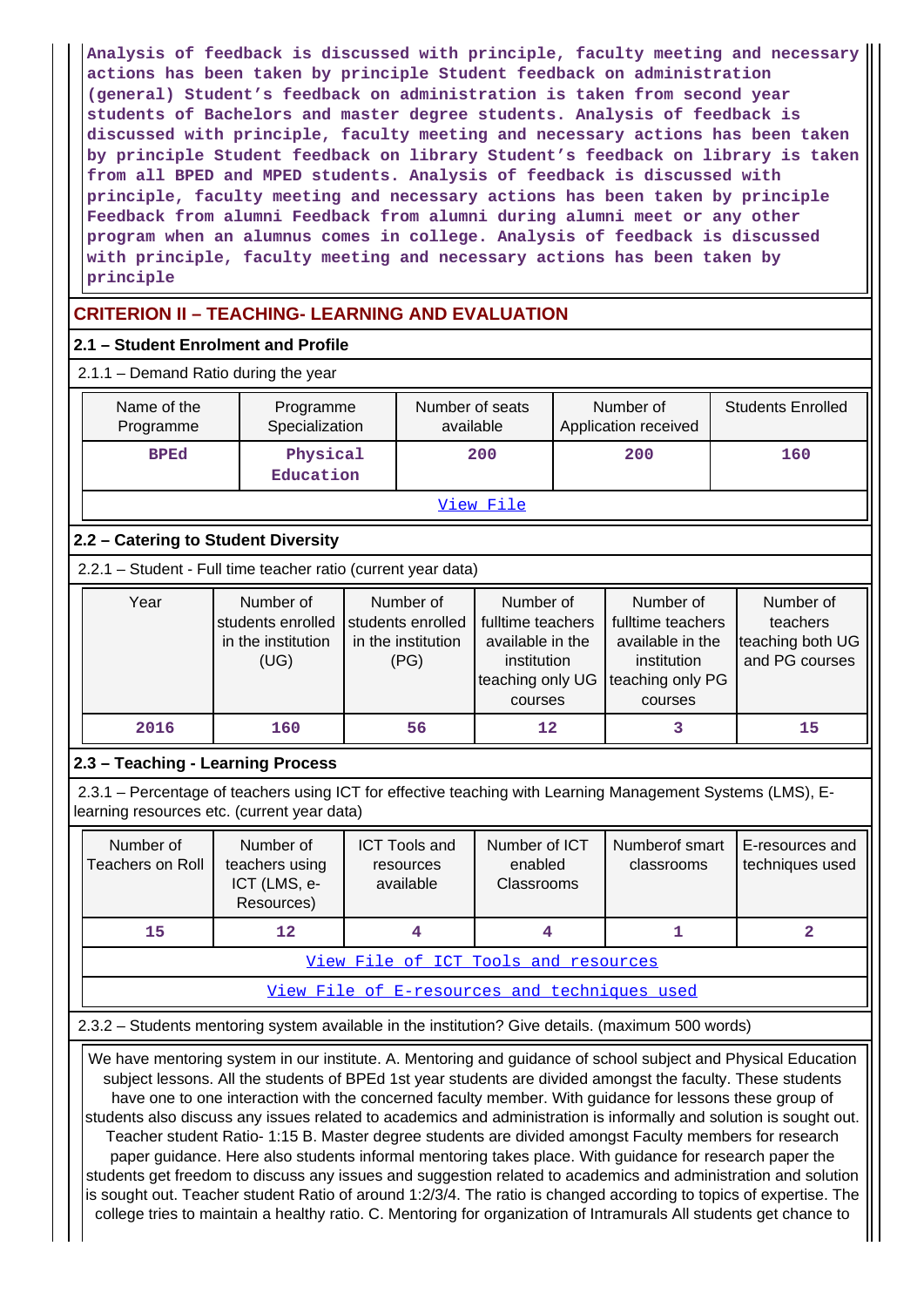organize intramurals throughout the year. A faculty member is made in charge for the same. During the intramural the students are mentored regarding organizing and administration part. Teacher student Ratio-1:25 D. Seminars and Conference 2nd year Master's degree students get a chance to attend National/International conference/seminar. For this they are mentored to send and present paper. Some faculty members are allotted to this activity on rotation basis which are involved in mentoring and guidance. Teacher student Ratio-1:35 E. Class teacher system All the class division is allotted a class teacher, and a monthly class meeting is taken for each class. Here the students formally and freely discuss issues and suggestion related to academics and administration. All the meeting points are discussed with the Principal and required action is taken. Teacher student Ratio-1:50 Following is the structure for mentoring through class teacher system Course Division Name of Class Teacher FYBPED A Mr. Shirish More B Dr. Ameet Prabhu SYBPED A Dr. Yogesh Bodke B Dr. Mahesh Deshpande FYMPED Dr. S. S. Mahadik SYMPED Dr. S.S. Aher • All class teacher conduct orientation about rules and regulation of college, communicate expectations from students, discuss consequences of misbehavior

• All class teachers conduct monthly meeting of their class. • Students can discuss/complaint/suggest on different professional and personal issues • All class Teacher note down the discussions and important issues in class teachers diary • After class meeting teacher discuss these issues with Principle or concern faculty and try to solve that issues. Some of the issues and Action taken: SN: Issues:Action taken 1. Provide Research reading material, does not understand research subject:Principle talked with concern faculty member 2. Provide lockers dustbin in common room: Locker's dustbin provided 3. Display monthly attendance on notice board: Monthly attendance display on notice board 4 Food issues (Mess) – better menu food Student's representative along with Faculty to decide the menu and maintain quality of food: Discussion with Mess in-charge done. 5 Some Tub lights fan of class room not working: Called electrician of college for this issues solved

| Number of students enrolled in the<br>institution | Number of fulltime teachers | Mentor: Mentee Ratio |
|---------------------------------------------------|-----------------------------|----------------------|
| 216                                               | 15                          | 14:1                 |

#### **2.4 – Teacher Profile and Quality**

2.4.1 – Number of full time teachers appointed during the year

| No. of sanctioned<br>positions | No. of filled positions | Vacant positions | Positions filled during<br>the current year | No. of faculty with<br>Ph.D |
|--------------------------------|-------------------------|------------------|---------------------------------------------|-----------------------------|
| 18                             |                         |                  | Nill                                        |                             |

 2.4.2 – Honours and recognition received by teachers (received awards, recognition, fellowships at State, National, International level from Government, recognised bodies during the year )

| Year of Award | Name of full time teachers<br>receiving awards from<br>state level, national level,<br>international level | Designation            | Name of the award,<br>fellowship, received from<br>Government or recognized<br>bodies |  |  |
|---------------|------------------------------------------------------------------------------------------------------------|------------------------|---------------------------------------------------------------------------------------|--|--|
| 2016          | <b>NA</b>                                                                                                  | Assistant<br>Professor | <b>NA</b>                                                                             |  |  |
| View File     |                                                                                                            |                        |                                                                                       |  |  |

#### **2.5 – Evaluation Process and Reforms**

 2.5.1 – Number of days from the date of semester-end/ year- end examination till the declaration of results during the year

| Programme Name                                                                                                 | Programme Code | Semester/year | Last date of the last<br>semester-end/year-<br>end examination | Date of declaration of<br>results of semester-<br>end/year-end<br>examination |  |  |  |  |
|----------------------------------------------------------------------------------------------------------------|----------------|---------------|----------------------------------------------------------------|-------------------------------------------------------------------------------|--|--|--|--|
| <b>BPEd</b>                                                                                                    | <b>NA</b>      | Semester 4    | 12/05/2017                                                     | 05/06/2017                                                                    |  |  |  |  |
| MPEd                                                                                                           | NA             | Semester 4    | 12/05/2017                                                     | 05/06/2017                                                                    |  |  |  |  |
| View File                                                                                                      |                |               |                                                                |                                                                               |  |  |  |  |
| 2.5.2 - Reforms initiated on Continuous Internal Evaluation(CIE) system at the institutional level (250 words) |                |               |                                                                |                                                                               |  |  |  |  |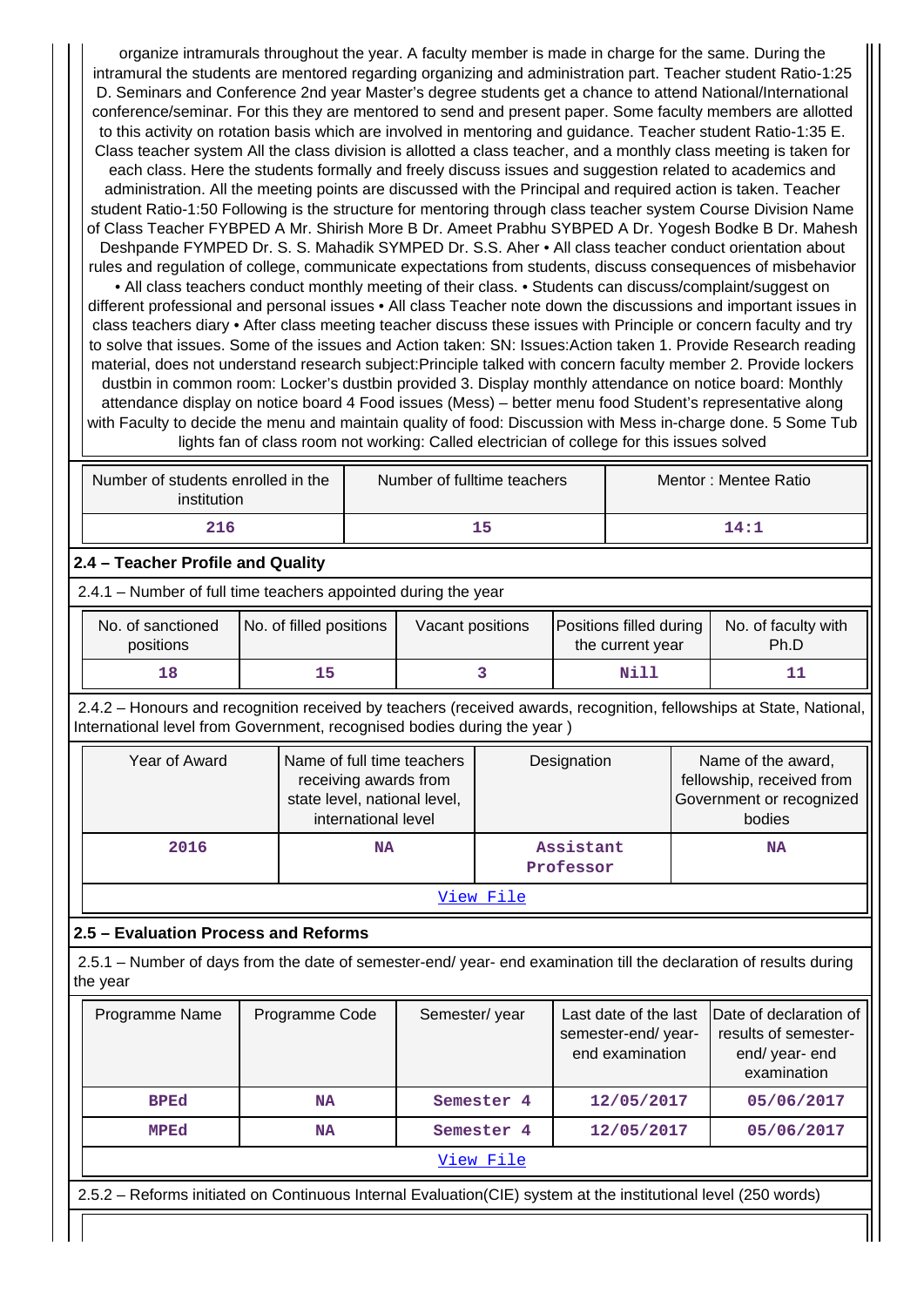**Following Internal Evaluation system takes place in institute. BPED Theory For Each course college conduct at least two test per semester Following Assessment technique were used for Internal assessment • Tutorial • Tasks • Project • Presentations • Online objective Exam • Skits Dance • Group Discussions • Exhibition Practical For practical activities following technique and tools were used • Skill performance of game/activity • Journal • Project book • Fitness test administration • Viva-Voce • Demonstration (Rhythmic Activity ) Teaching Skill development program Following are the phases of evaluation of teaching practice 1. Micro Teaching: In micro teaching students conduct 6 micro skill lessons in peer group both optional subject and physical education. These lessons were evaluated by mentor teacher 2. Integration lessons: Students conduct three Integration lessons for optional subject and three Integration lessons for physical education 3. Practice lessons: Each student teacher conduct a total of 38 (19 optional subject 19 Physical Education) practice lessons based on the current school curriculum in real school settings. These lessons are to be given in the secondary school i.e. Std VI to X. These Teaching skill development program evaluation by faculty member MPED Theory For Each course college conduct at least four internal tests. For that evaluation following Assessment technique were used • Written test • Case study • Project • Presentations • Online objective Exam • Skits Dance • Group Discussions • Exhibition Practical Following are the activities for practical Fitness conditioning, Measurement evaluation practical (Fitness test, Skill test, Anthropometric Tests, Psychological Physiological Tests),Yog, Course Related Practical Work (Biomechanics, Sports Nutrition, Psychology, Fitness, IT), Sport specialization For practical activities following technique and tools were used • Skill performance of game/activity • Journal • Project book • Fitness test administration • Viva-Voce • Observation Teaching Skill Evaluation of Teaching skills of MPED students on following basis MPED students conduct five advance coaching lessons: • Two fitness based lesson on their peer and faculty member evaluated this lesson. Three advance skill lessons of their specialized sports. Out of three lessons at least one lesson conducted on different sports clubs in Pune city so, student get real life experience. Other practices 1. Internal External- Dates of exams are declared in advance, Notices are put up on notice boards. Marks are entered in CMS. Students can see their marks immediately. 2. Faculty is share their best practices of internal evaluation in faculty meeting and also faculty development program**

 2.5.3 – Academic calendar prepared and adhered for conduct of Examination and other related matters (250 words)

 **• Academic calendar is prepared beginning of the year and discussed in faculty meeting. Principal organizes a meeting in July to finalize academic, cocurricular and extra-curricular activities in the academic year. Each department prepares their own plan accordingly and is discussed in this meeting. • A General Year Plan is prepared and approved by the faculty. Information regarding date of opening of academic year, dates of preparation leaves and examinations, holidays/breaks, extra-intramurals, cultural programs, camp, sporting events, conferences, workshops, etc. is discussed. Each department presents his plan which is discussed and finalized. • Total days with time for teaching subject and ground practical's are finalized during the faculty meeting. The academic calendar is planned in such a way that student has ample time for learning and exam preparation. The academic calendar considers preparation leave of minimum 2 weeks prior to external examination. No major event or program is planned prior to any examination – internal or external. • The college tries to stick to the academic calendar and makes changes only if necessary. The changes in dates are discussed and finalized in faculty meeting. The changes are updated on notice boards and conveyed to the students. The faculty also prepares teaching plans considering the academic calendar. Timely review of the plan is also taken and necessary changes made. •**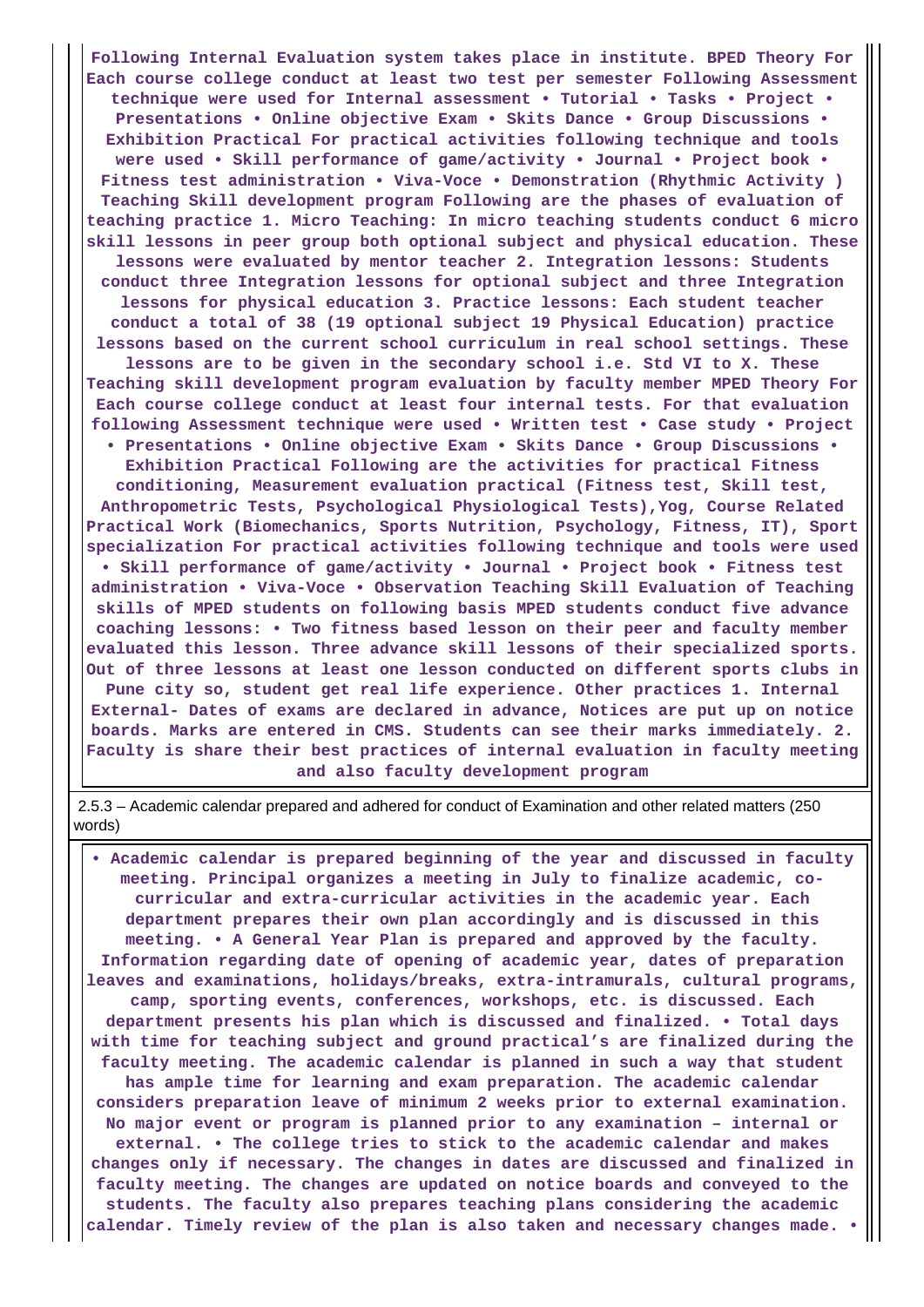**For ground practical evaluation two faculty members take examination. • Internal evaluation dates are discussed and finalized. • One faculty member is given responsibility of internal evaluation of academic subjects and other for ground practical. • Academic subject's evaluation is done minimum twice in a given semester the dates of evaluation are announced 15 days earlier. Ground practical evaluation is done after the completion of stipulated time for ground practical. Before the evaluation the student's attendance is considered and defaulters are not allowed to appear for examination. • Ground practical activity is evaluated by two faculty members and academic subject is evaluated by concerned subject faculty member. • Students failing in academic subject are allowed to reappear for the exam once again. • Students, who could not attend examination for some reason, are allowed to reappear for exam.**

#### **2.6 – Student Performance and Learning Outcomes**

 2.6.1 – Program outcomes, program specific outcomes and course outcomes for all programs offered by the institution are stated and displayed in website of the institution (to provide the weblink)

 [http://www.agashecollege.org/A.Y.%202020-21/B.P.Ed/BPED%20PO%20&%20CO%202015-20](http://www.agashecollege.org/A.Y.%202020-21/B.P.Ed/BPED%20PO%20&%20CO%202015-20.pdf) [.pdf](http://www.agashecollege.org/A.Y.%202020-21/B.P.Ed/BPED%20PO%20&%20CO%202015-20.pdf)

2.6.2 – Pass percentage of students

| Programme<br>Code        | Programme<br>Name | Programme<br>Specialization | Number of<br>students<br>appeared in the<br>final year<br>examination | Number of<br>students passed<br>in final year<br>examination | Pass Percentage |  |  |  |
|--------------------------|-------------------|-----------------------------|-----------------------------------------------------------------------|--------------------------------------------------------------|-----------------|--|--|--|
| <b>NA</b>                | <b>MPEd</b>       | Physical<br>Education       | 41                                                                    | 41                                                           | 100             |  |  |  |
| <b>BPEd</b><br><b>NA</b> |                   | Physical<br>Education       | 90                                                                    | 85                                                           | 94.44           |  |  |  |
| View File                |                   |                             |                                                                       |                                                              |                 |  |  |  |

#### **2.7 – Student Satisfaction Survey**

 2.7.1 – Student Satisfaction Survey (SSS) on overall institutional performance (Institution may design the questionnaire) (results and details be provided as weblink)

## <NA>NA PARTICIPADA E DE LA CARACTERA E DE LA CARACTERA E DE LA CARACTERA E DE LA CARACTERA E DE LA CARACTERA E D

# **CRITERION III – RESEARCH, INNOVATIONS AND EXTENSION**

#### **3.1 – Resource Mobilization for Research**

3.1.1 – Research funds sanctioned and received from various agencies, industry and other organisations

| Nature of the Project | <b>Duration</b> | Name of the funding<br>agency | Total grant<br>sanctioned | Amount received<br>during the year |  |  |  |
|-----------------------|-----------------|-------------------------------|---------------------------|------------------------------------|--|--|--|
| Total                 |                 | <b>NA</b>                     |                           |                                    |  |  |  |
| View File             |                 |                               |                           |                                    |  |  |  |

#### **3.2 – Innovation Ecosystem**

 3.2.1 – Workshops/Seminars Conducted on Intellectual Property Rights (IPR) and Industry-Academia Innovative practices during the year

| Title of workshop/seminar                                                                            |  |  | Name of the Dept. |  | Date          |            |  |  |  |
|------------------------------------------------------------------------------------------------------|--|--|-------------------|--|---------------|------------|--|--|--|
| <b>NA</b>                                                                                            |  |  | <b>NA</b>         |  |               | 01/12/2017 |  |  |  |
| 3.2.2 - Awards for Innovation won by Institution/Teachers/Research scholars/Students during the year |  |  |                   |  |               |            |  |  |  |
| Title of the innovation<br>Name of Awardee                                                           |  |  | Awarding Agency   |  | Date of award | Category   |  |  |  |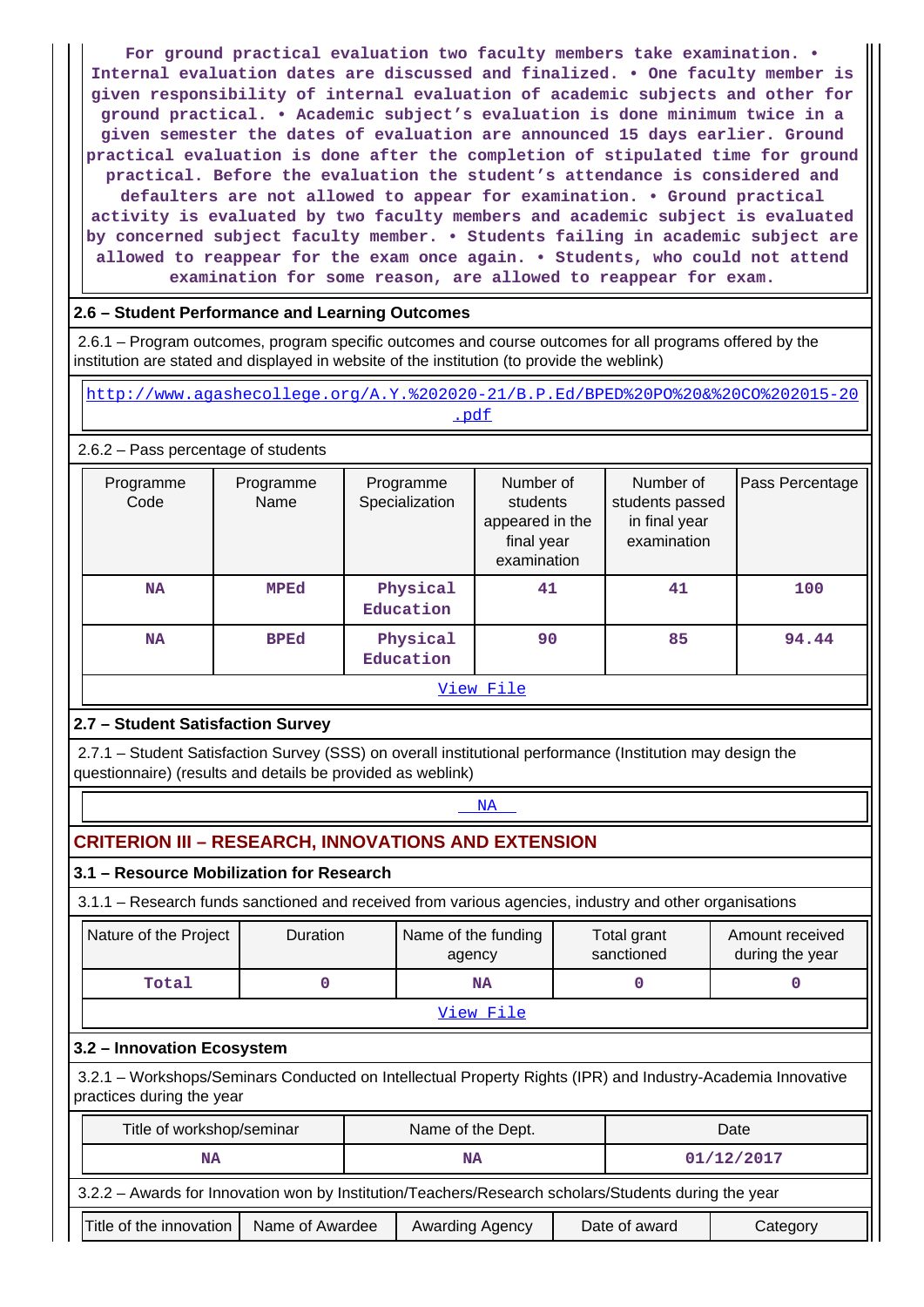| <b>NA</b>                                                                                                                                                             |                                                                                       |                   | <b>NA</b>              |                  |                        | <b>NA</b> |                                                      | 01/12/2017                   |                                                                    |               | <b>NA</b>                                            |
|-----------------------------------------------------------------------------------------------------------------------------------------------------------------------|---------------------------------------------------------------------------------------|-------------------|------------------------|------------------|------------------------|-----------|------------------------------------------------------|------------------------------|--------------------------------------------------------------------|---------------|------------------------------------------------------|
|                                                                                                                                                                       |                                                                                       |                   |                        |                  |                        | View File |                                                      |                              |                                                                    |               |                                                      |
| 3.2.3 – No. of Incubation centre created, start-ups incubated on campus during the year                                                                               |                                                                                       |                   |                        |                  |                        |           |                                                      |                              |                                                                    |               |                                                      |
| Incubation<br>Center                                                                                                                                                  |                                                                                       | Name              |                        |                  | Sponsered By           |           | Name of the<br>Start-up                              |                              | Nature of Start-<br>up                                             |               | Date of<br>Commencement                              |
| <b>NA</b>                                                                                                                                                             |                                                                                       |                   | <b>NA</b>              |                  | <b>NA</b>              |           | <b>NA</b>                                            |                              | <b>NA</b>                                                          |               | 01/12/2017                                           |
|                                                                                                                                                                       |                                                                                       |                   |                        |                  |                        | View File |                                                      |                              |                                                                    |               |                                                      |
| 3.3 - Research Publications and Awards                                                                                                                                |                                                                                       |                   |                        |                  |                        |           |                                                      |                              |                                                                    |               |                                                      |
| 3.3.1 - Incentive to the teachers who receive recognition/awards                                                                                                      |                                                                                       |                   |                        |                  |                        |           |                                                      |                              |                                                                    |               |                                                      |
|                                                                                                                                                                       | <b>State</b>                                                                          |                   |                        |                  | National               |           |                                                      |                              |                                                                    | International |                                                      |
|                                                                                                                                                                       | 0                                                                                     |                   |                        |                  | 0                      |           |                                                      |                              |                                                                    | 0             |                                                      |
| 3.3.2 - Ph. Ds awarded during the year (applicable for PG College, Research Center)                                                                                   |                                                                                       |                   |                        |                  |                        |           |                                                      |                              |                                                                    |               |                                                      |
|                                                                                                                                                                       |                                                                                       |                   | Name of the Department |                  |                        |           |                                                      | Number of PhD's Awarded      |                                                                    |               |                                                      |
|                                                                                                                                                                       |                                                                                       |                   | Physical Education     |                  |                        |           |                                                      |                              | 1                                                                  |               |                                                      |
|                                                                                                                                                                       | 3.3.3 - Research Publications in the Journals notified on UGC website during the year |                   |                        |                  |                        |           |                                                      |                              |                                                                    |               |                                                      |
| <b>Type</b><br>Department                                                                                                                                             |                                                                                       |                   |                        |                  |                        |           | Number of Publication                                |                              |                                                                    |               | Average Impact Factor (if<br>any)                    |
|                                                                                                                                                                       | National<br>0<br>4                                                                    |                   |                        |                  |                        |           | 0                                                    |                              |                                                                    |               |                                                      |
|                                                                                                                                                                       | View File                                                                             |                   |                        |                  |                        |           |                                                      |                              |                                                                    |               |                                                      |
| 3.3.4 - Books and Chapters in edited Volumes / Books published, and papers in National/International Conference<br>Proceedings per Teacher during the year            |                                                                                       |                   |                        |                  |                        |           |                                                      |                              |                                                                    |               |                                                      |
|                                                                                                                                                                       |                                                                                       | Department        |                        |                  |                        |           |                                                      | <b>Number of Publication</b> |                                                                    |               |                                                      |
|                                                                                                                                                                       |                                                                                       |                   | Physical Education     |                  |                        |           |                                                      |                              | 12                                                                 |               |                                                      |
|                                                                                                                                                                       |                                                                                       |                   |                        |                  |                        | View File |                                                      |                              |                                                                    |               |                                                      |
| 3.3.5 – Bibliometrics of the publications during the last Academic year based on average citation index in Scopus/<br>Web of Science or PubMed/ Indian Citation Index |                                                                                       |                   |                        |                  |                        |           |                                                      |                              |                                                                    |               |                                                      |
| Title of the<br>Paper                                                                                                                                                 |                                                                                       | Name of<br>Author |                        | Title of journal | Year of<br>publication |           | <b>Citation Index</b>                                |                              | Institutional<br>affiliation as<br>mentioned in<br>the publication |               | Number of<br>citations<br>excluding self<br>citation |
| <b>NA</b>                                                                                                                                                             |                                                                                       | <b>NA</b>         |                        | <b>NA</b>        |                        | 2016      |                                                      | $\mathbf 0$                  | <b>NA</b>                                                          |               | Nill                                                 |
|                                                                                                                                                                       |                                                                                       |                   |                        |                  |                        | View File |                                                      |                              |                                                                    |               |                                                      |
| 3.3.6 - h-Index of the Institutional Publications during the year. (based on Scopus/ Web of science)                                                                  |                                                                                       |                   |                        |                  |                        |           |                                                      |                              |                                                                    |               |                                                      |
| Title of the<br>Paper                                                                                                                                                 | Name of<br>Title of journal<br>Author                                                 |                   | Year of<br>publication |                  | h-index                |           | Number of<br>citations<br>excluding self<br>citation |                              | Institutional<br>affiliation as<br>mentioned in<br>the publication |               |                                                      |
| <b>NA</b>                                                                                                                                                             |                                                                                       | <b>NA</b>         |                        | <b>NA</b>        |                        | 2016      | Nill                                                 |                              | Nill                                                               |               | <b>NA</b>                                            |
|                                                                                                                                                                       |                                                                                       |                   |                        |                  |                        | View File |                                                      |                              |                                                                    |               |                                                      |
| 3.3.7 - Faculty participation in Seminars/Conferences and Symposia during the year:                                                                                   |                                                                                       |                   |                        |                  |                        |           |                                                      |                              |                                                                    |               |                                                      |
| Number of Faculty                                                                                                                                                     |                                                                                       |                   | International          |                  | National               |           |                                                      | <b>State</b>                 |                                                                    | Local         |                                                      |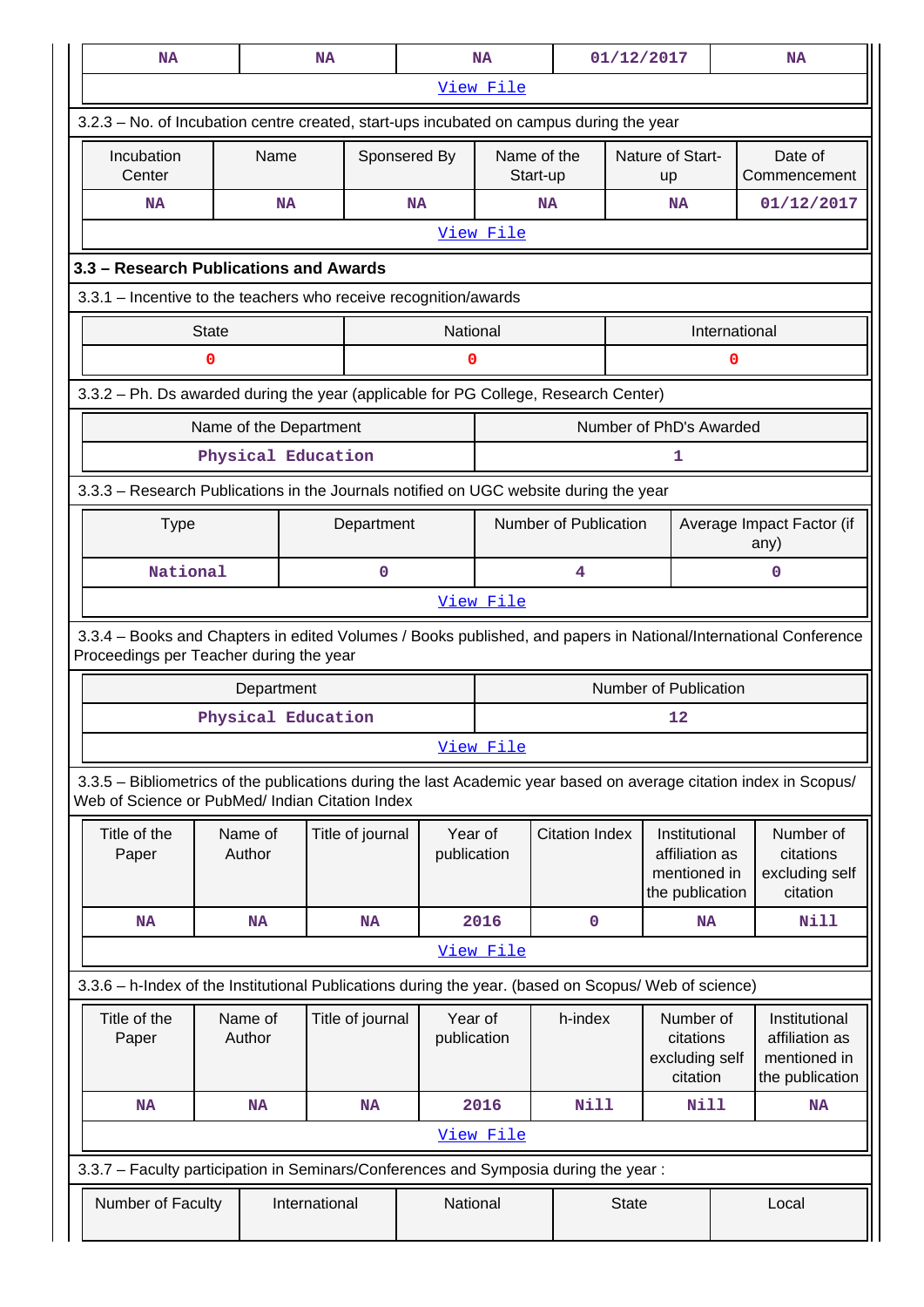| Attended/Semi<br>nars/Workshops                                                                                                                                                                                    |                         | $\overline{2}$ |                          |                                                                                                   | <b>Nill</b>                 |                                                          | 12       |                                                           | <b>Nill</b>                                             |                                        |
|--------------------------------------------------------------------------------------------------------------------------------------------------------------------------------------------------------------------|-------------------------|----------------|--------------------------|---------------------------------------------------------------------------------------------------|-----------------------------|----------------------------------------------------------|----------|-----------------------------------------------------------|---------------------------------------------------------|----------------------------------------|
|                                                                                                                                                                                                                    |                         |                |                          |                                                                                                   | View File                   |                                                          |          |                                                           |                                                         |                                        |
| 3.4 - Extension Activities                                                                                                                                                                                         |                         |                |                          |                                                                                                   |                             |                                                          |          |                                                           |                                                         |                                        |
| 3.4.1 – Number of extension and outreach programmes conducted in collaboration with industry, community and<br>Non- Government Organisations through NSS/NCC/Red cross/Youth Red Cross (YRC) etc., during the year |                         |                |                          |                                                                                                   |                             |                                                          |          |                                                           |                                                         |                                        |
| Title of the activities                                                                                                                                                                                            |                         |                | collaborating agency     | Organising unit/agency/                                                                           |                             | Number of teachers<br>participated in such<br>activities |          | Number of students<br>participated in such<br>activities  |                                                         |                                        |
| <b>NA</b>                                                                                                                                                                                                          |                         |                | <b>Nill</b><br><b>NA</b> |                                                                                                   |                             |                                                          |          |                                                           | <b>Nill</b>                                             |                                        |
|                                                                                                                                                                                                                    |                         |                |                          |                                                                                                   | View File                   |                                                          |          |                                                           |                                                         |                                        |
| 3.4.2 - Awards and recognition received for extension activities from Government and other recognized bodies<br>during the year                                                                                    |                         |                |                          |                                                                                                   |                             |                                                          |          |                                                           |                                                         |                                        |
| Name of the activity                                                                                                                                                                                               |                         |                | Award/Recognition        |                                                                                                   |                             | <b>Awarding Bodies</b>                                   |          |                                                           |                                                         | Number of students<br><b>Benefited</b> |
| <b>Na</b>                                                                                                                                                                                                          |                         |                | <b>NA</b>                |                                                                                                   |                             | Na                                                       |          |                                                           |                                                         | Nill                                   |
|                                                                                                                                                                                                                    |                         |                |                          |                                                                                                   | View File                   |                                                          |          |                                                           |                                                         |                                        |
| 3.4.3 - Students participating in extension activities with Government Organisations, Non-Government<br>Organisations and programmes such as Swachh Bharat, Aids Awareness, Gender Issue, etc. during the year     |                         |                |                          |                                                                                                   |                             |                                                          |          |                                                           |                                                         |                                        |
| Name of the scheme<br>Organising unit/Agen<br>cy/collaborating<br>agency                                                                                                                                           |                         |                |                          | Name of the activity                                                                              |                             | Number of teachers<br>participated in such<br>activites  |          |                                                           | Number of students<br>participated in such<br>activites |                                        |
| <b>NA</b>                                                                                                                                                                                                          |                         | <b>NA</b>      |                          |                                                                                                   | Nill<br><b>NA</b>           |                                                          |          |                                                           |                                                         | <b>Nill</b>                            |
|                                                                                                                                                                                                                    |                         |                |                          |                                                                                                   | View File                   |                                                          |          |                                                           |                                                         |                                        |
| 3.5 - Collaborations                                                                                                                                                                                               |                         |                |                          |                                                                                                   |                             |                                                          |          |                                                           |                                                         |                                        |
| 3.5.1 - Number of Collaborative activities for research, faculty exchange, student exchange during the year                                                                                                        |                         |                |                          |                                                                                                   |                             |                                                          |          |                                                           |                                                         |                                        |
| Nature of activity                                                                                                                                                                                                 |                         |                | Participant              |                                                                                                   | Source of financial support |                                                          | Duration |                                                           |                                                         |                                        |
| <b>NA</b>                                                                                                                                                                                                          |                         |                | <b>NA</b>                |                                                                                                   |                             | <b>NA</b>                                                |          |                                                           |                                                         | $\mathbf 0$                            |
|                                                                                                                                                                                                                    |                         |                |                          |                                                                                                   | View File                   |                                                          |          |                                                           |                                                         |                                        |
| 3.5.2 - Linkages with institutions/industries for internship, on-the- job training, project work, sharing of research<br>facilities etc. during the year                                                           |                         |                |                          |                                                                                                   |                             |                                                          |          |                                                           |                                                         |                                        |
| Nature of linkage                                                                                                                                                                                                  | Title of the<br>linkage |                |                          | Name of the<br>partnering<br>institution/<br>industry<br>/research lab<br>with contact<br>details |                             | <b>Duration From</b><br><b>Duration To</b>               |          |                                                           |                                                         | Participant                            |
| <b>NA</b>                                                                                                                                                                                                          |                         | <b>NA</b>      |                          | <b>NA</b>                                                                                         | 01/12/2017                  |                                                          |          | 01/12/2017                                                |                                                         | $\mathbf 0$                            |
|                                                                                                                                                                                                                    |                         |                |                          |                                                                                                   | View File                   |                                                          |          |                                                           |                                                         |                                        |
| 3.5.3 - MoUs signed with institutions of national, international importance, other universities, industries, corporate<br>houses etc. during the year                                                              |                         |                |                          |                                                                                                   |                             |                                                          |          |                                                           |                                                         |                                        |
| Organisation                                                                                                                                                                                                       |                         |                | Date of MoU signed       |                                                                                                   | Purpose/Activities          |                                                          |          | Number of<br>students/teachers<br>participated under MoUs |                                                         |                                        |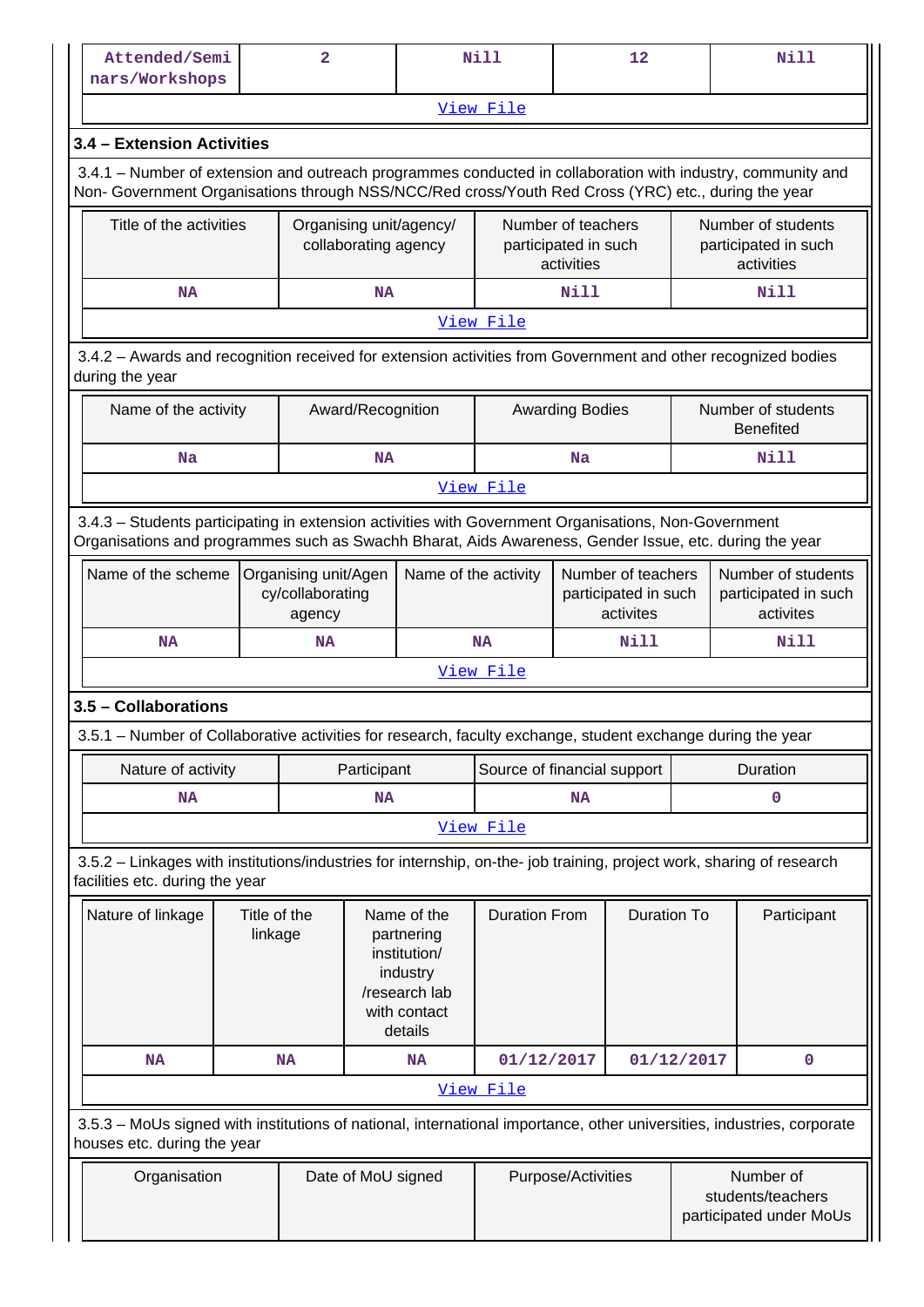|                                                                              | NA                                               |                 |          | 01/12/2017         |                            |                      | <b>NA</b>                                                                                                                                                                                                      |                                               |                    |                                                   | Nill |               |
|------------------------------------------------------------------------------|--------------------------------------------------|-----------------|----------|--------------------|----------------------------|----------------------|----------------------------------------------------------------------------------------------------------------------------------------------------------------------------------------------------------------|-----------------------------------------------|--------------------|---------------------------------------------------|------|---------------|
|                                                                              |                                                  |                 |          |                    |                            | View File            |                                                                                                                                                                                                                |                                               |                    |                                                   |      |               |
|                                                                              |                                                  |                 |          |                    |                            |                      | <b>CRITERION IV - INFRASTRUCTURE AND LEARNING RESOURCES</b>                                                                                                                                                    |                                               |                    |                                                   |      |               |
| 4.1 - Physical Facilities                                                    |                                                  |                 |          |                    |                            |                      |                                                                                                                                                                                                                |                                               |                    |                                                   |      |               |
|                                                                              |                                                  |                 |          |                    |                            |                      | 4.1.1 - Budget allocation, excluding salary for infrastructure augmentation during the year                                                                                                                    |                                               |                    |                                                   |      |               |
|                                                                              | Budget allocated for infrastructure augmentation |                 | 7.76     |                    |                            |                      | Budget utilized for infrastructure development                                                                                                                                                                 |                                               | 7.77               |                                                   |      |               |
|                                                                              |                                                  |                 |          |                    |                            |                      |                                                                                                                                                                                                                |                                               |                    |                                                   |      |               |
| 4.1.2 - Details of augmentation in infrastructure facilities during the year |                                                  |                 |          |                    |                            |                      |                                                                                                                                                                                                                |                                               |                    |                                                   |      |               |
| <b>Facilities</b><br>Value of the equipment purchased                        |                                                  |                 |          |                    |                            |                      |                                                                                                                                                                                                                | <b>Existing or Newly Added</b><br>Newly Added |                    |                                                   |      |               |
|                                                                              | during the year (rs. in lakhs)                   |                 |          |                    |                            |                      |                                                                                                                                                                                                                |                                               |                    |                                                   |      |               |
|                                                                              | Classrooms with LCD facilities                   | Laboratories    |          |                    |                            |                      |                                                                                                                                                                                                                | Existing<br>Existing                          |                    |                                                   |      |               |
|                                                                              |                                                  | Class rooms     |          |                    |                            |                      |                                                                                                                                                                                                                | Existing                                      |                    |                                                   |      |               |
|                                                                              |                                                  | Campus Area     |          |                    |                            |                      |                                                                                                                                                                                                                | Existing                                      |                    |                                                   |      |               |
|                                                                              |                                                  |                 |          |                    |                            | View File            |                                                                                                                                                                                                                |                                               |                    |                                                   |      |               |
| 4.2 - Library as a Learning Resource                                         |                                                  |                 |          |                    |                            |                      |                                                                                                                                                                                                                |                                               |                    |                                                   |      |               |
| 4.2.1 - Library is automated {Integrated Library Management System (ILMS)}   |                                                  |                 |          |                    |                            |                      |                                                                                                                                                                                                                |                                               |                    |                                                   |      |               |
| Name of the ILMS<br>Nature of automation (fully<br>software<br>or patially)  |                                                  |                 |          |                    |                            | Version              |                                                                                                                                                                                                                |                                               | Year of automation |                                                   |      |               |
|                                                                              | <b>NA</b>                                        |                 |          | Partially          |                            |                      | $\mathbf 0$                                                                                                                                                                                                    |                                               |                    |                                                   | 2020 |               |
| 4.2.2 - Library Services                                                     |                                                  |                 |          |                    |                            |                      |                                                                                                                                                                                                                |                                               |                    |                                                   |      |               |
| Library<br>Service Type                                                      |                                                  |                 | Existing |                    |                            | Total<br>Newly Added |                                                                                                                                                                                                                |                                               |                    |                                                   |      |               |
| Reference<br><b>Books</b>                                                    |                                                  | 11433           |          | 2570086            |                            | 132                  | 106562                                                                                                                                                                                                         |                                               | 11565              |                                                   |      | 2676648       |
|                                                                              |                                                  |                 |          |                    |                            | View File            |                                                                                                                                                                                                                |                                               |                    |                                                   |      |               |
| (Learning Management System (LMS) etc                                        |                                                  |                 |          |                    |                            |                      | 4.2.3 - E-content developed by teachers such as: e-PG- Pathshala, CEC (under e-PG- Pathshala CEC (Under<br>Graduate) SWAYAM other MOOCs platform NPTEL/NMEICT/any other Government initiatives & institutional |                                               |                    |                                                   |      |               |
|                                                                              | Name of the Teacher                              |                 |          | Name of the Module |                            |                      | Platform on which module<br>is developed                                                                                                                                                                       |                                               |                    | Date of launching e-<br>content                   |      |               |
| NA<br><b>NA</b>                                                              |                                                  |                 |          |                    | <b>Na</b>                  |                      |                                                                                                                                                                                                                |                                               | 01/12/2017         |                                                   |      |               |
|                                                                              |                                                  |                 |          |                    | No file uploaded.          |                      |                                                                                                                                                                                                                |                                               |                    |                                                   |      |               |
| 4.3 - IT Infrastructure                                                      |                                                  |                 |          |                    |                            |                      |                                                                                                                                                                                                                |                                               |                    |                                                   |      |               |
| 4.3.1 - Technology Upgradation (overall)                                     |                                                  |                 |          |                    |                            |                      |                                                                                                                                                                                                                |                                               |                    |                                                   |      |               |
| <b>Type</b>                                                                  | <b>Total Co</b><br>mputers                       | Computer<br>Lab |          | Internet           | <b>Browsing</b><br>centers | Computer<br>Centers  | Office                                                                                                                                                                                                         | Departme<br>nts                               |                    | Available<br><b>Bandwidt</b><br>h (MBPS/<br>GBPS) |      | <b>Others</b> |
| Existin                                                                      | 16                                               | 23              |          | $\mathbf{1}$       | 1                          | $\mathbf 0$          | 4                                                                                                                                                                                                              | $\overline{\mathbf{2}}$                       |                    | $\overline{a}$                                    |      | $\mathbf 0$   |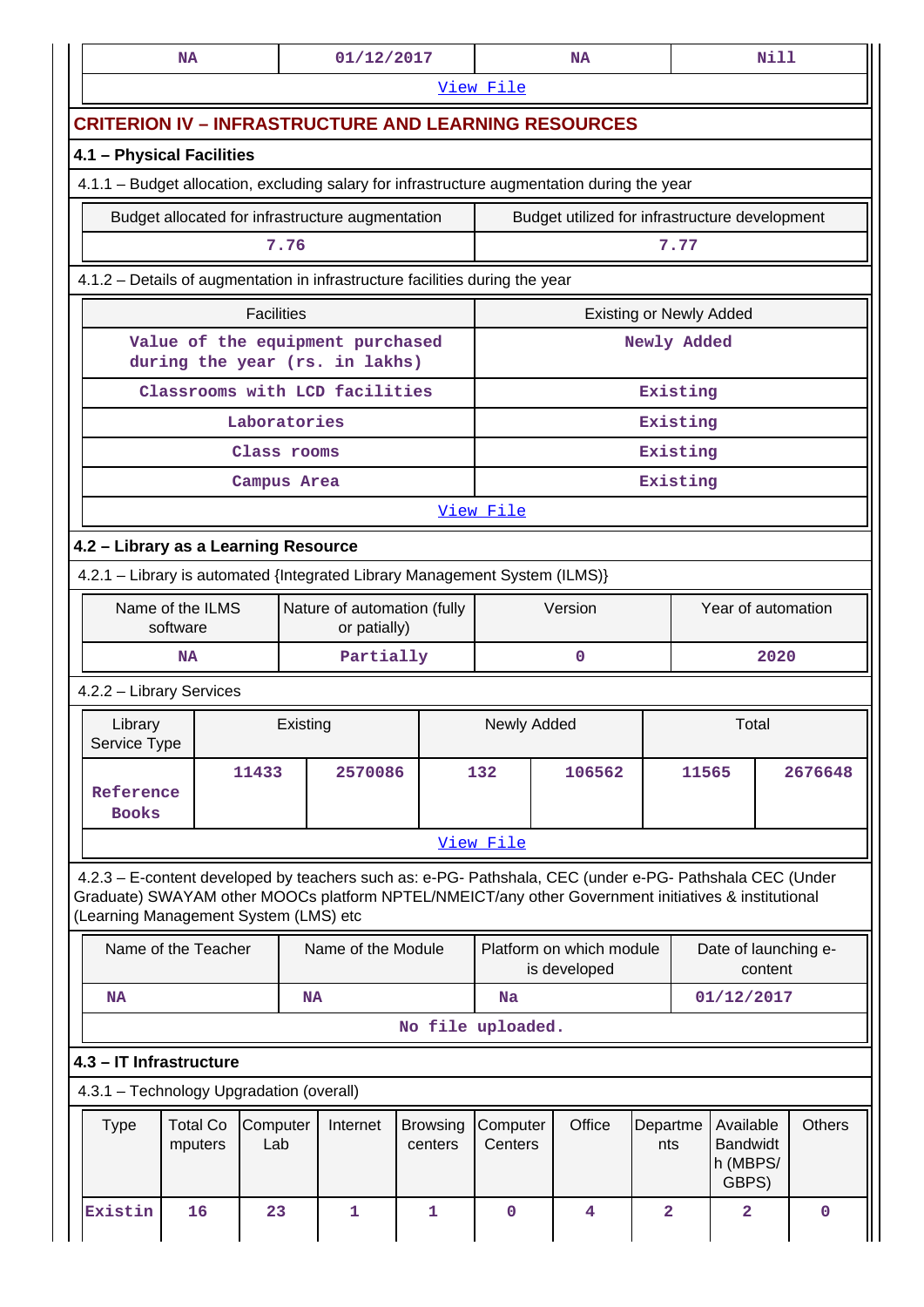| $\mathbf{g}$                                                                                                                                                                                                                                                                                                                                                                                                                                                                                                                                                                                                                                                                                                                                                                                                                                                                                                                                                                                                                                                                                                                                                                                                                                                                                                                                                                                                                                                                                                                                                                                                                                                                                                                                                                                                                                                                                                                                                                                                                                                                                                                                                                                                                                                                                                                                                                                                                                                                                                    |                                           |              |                                                                  |              |              |                                           |                    |                                                                |              |
|-----------------------------------------------------------------------------------------------------------------------------------------------------------------------------------------------------------------------------------------------------------------------------------------------------------------------------------------------------------------------------------------------------------------------------------------------------------------------------------------------------------------------------------------------------------------------------------------------------------------------------------------------------------------------------------------------------------------------------------------------------------------------------------------------------------------------------------------------------------------------------------------------------------------------------------------------------------------------------------------------------------------------------------------------------------------------------------------------------------------------------------------------------------------------------------------------------------------------------------------------------------------------------------------------------------------------------------------------------------------------------------------------------------------------------------------------------------------------------------------------------------------------------------------------------------------------------------------------------------------------------------------------------------------------------------------------------------------------------------------------------------------------------------------------------------------------------------------------------------------------------------------------------------------------------------------------------------------------------------------------------------------------------------------------------------------------------------------------------------------------------------------------------------------------------------------------------------------------------------------------------------------------------------------------------------------------------------------------------------------------------------------------------------------------------------------------------------------------------------------------------------------|-------------------------------------------|--------------|------------------------------------------------------------------|--------------|--------------|-------------------------------------------|--------------------|----------------------------------------------------------------|--------------|
| Added                                                                                                                                                                                                                                                                                                                                                                                                                                                                                                                                                                                                                                                                                                                                                                                                                                                                                                                                                                                                                                                                                                                                                                                                                                                                                                                                                                                                                                                                                                                                                                                                                                                                                                                                                                                                                                                                                                                                                                                                                                                                                                                                                                                                                                                                                                                                                                                                                                                                                                           | $\mathbf{0}$                              | $\mathbf{0}$ | $\mathbf{O}$                                                     | $\mathbf{0}$ | $\mathbf{0}$ | $\mathbf 0$                               | $\mathbf{0}$       | $\mathbf{0}$                                                   | $\mathbf{0}$ |
| Total                                                                                                                                                                                                                                                                                                                                                                                                                                                                                                                                                                                                                                                                                                                                                                                                                                                                                                                                                                                                                                                                                                                                                                                                                                                                                                                                                                                                                                                                                                                                                                                                                                                                                                                                                                                                                                                                                                                                                                                                                                                                                                                                                                                                                                                                                                                                                                                                                                                                                                           | 16                                        | 23           | 1                                                                | 1            | 0            | 4                                         | $\mathbf{2}$       | $\mathbf{z}$                                                   | $\mathbf{0}$ |
| 4.3.2 - Bandwidth available of internet connection in the Institution (Leased line)                                                                                                                                                                                                                                                                                                                                                                                                                                                                                                                                                                                                                                                                                                                                                                                                                                                                                                                                                                                                                                                                                                                                                                                                                                                                                                                                                                                                                                                                                                                                                                                                                                                                                                                                                                                                                                                                                                                                                                                                                                                                                                                                                                                                                                                                                                                                                                                                                             |                                           |              |                                                                  |              |              |                                           |                    |                                                                |              |
|                                                                                                                                                                                                                                                                                                                                                                                                                                                                                                                                                                                                                                                                                                                                                                                                                                                                                                                                                                                                                                                                                                                                                                                                                                                                                                                                                                                                                                                                                                                                                                                                                                                                                                                                                                                                                                                                                                                                                                                                                                                                                                                                                                                                                                                                                                                                                                                                                                                                                                                 |                                           |              |                                                                  |              | 2 MBPS/ GBPS |                                           |                    |                                                                |              |
| 4.3.3 - Facility for e-content                                                                                                                                                                                                                                                                                                                                                                                                                                                                                                                                                                                                                                                                                                                                                                                                                                                                                                                                                                                                                                                                                                                                                                                                                                                                                                                                                                                                                                                                                                                                                                                                                                                                                                                                                                                                                                                                                                                                                                                                                                                                                                                                                                                                                                                                                                                                                                                                                                                                                  |                                           |              |                                                                  |              |              |                                           |                    |                                                                |              |
|                                                                                                                                                                                                                                                                                                                                                                                                                                                                                                                                                                                                                                                                                                                                                                                                                                                                                                                                                                                                                                                                                                                                                                                                                                                                                                                                                                                                                                                                                                                                                                                                                                                                                                                                                                                                                                                                                                                                                                                                                                                                                                                                                                                                                                                                                                                                                                                                                                                                                                                 |                                           |              | Name of the e-content development facility                       |              |              |                                           | recording facility | Provide the link of the videos and media centre and            |              |
|                                                                                                                                                                                                                                                                                                                                                                                                                                                                                                                                                                                                                                                                                                                                                                                                                                                                                                                                                                                                                                                                                                                                                                                                                                                                                                                                                                                                                                                                                                                                                                                                                                                                                                                                                                                                                                                                                                                                                                                                                                                                                                                                                                                                                                                                                                                                                                                                                                                                                                                 |                                           | <b>NA</b>    |                                                                  |              |              |                                           | Nill               |                                                                |              |
| 4.4 - Maintenance of Campus Infrastructure                                                                                                                                                                                                                                                                                                                                                                                                                                                                                                                                                                                                                                                                                                                                                                                                                                                                                                                                                                                                                                                                                                                                                                                                                                                                                                                                                                                                                                                                                                                                                                                                                                                                                                                                                                                                                                                                                                                                                                                                                                                                                                                                                                                                                                                                                                                                                                                                                                                                      |                                           |              |                                                                  |              |              |                                           |                    |                                                                |              |
| 4.4.1 – Expenditure incurred on maintenance of physical facilities and academic support facilities, excluding salary<br>component, during the year                                                                                                                                                                                                                                                                                                                                                                                                                                                                                                                                                                                                                                                                                                                                                                                                                                                                                                                                                                                                                                                                                                                                                                                                                                                                                                                                                                                                                                                                                                                                                                                                                                                                                                                                                                                                                                                                                                                                                                                                                                                                                                                                                                                                                                                                                                                                                              |                                           |              |                                                                  |              |              |                                           |                    |                                                                |              |
|                                                                                                                                                                                                                                                                                                                                                                                                                                                                                                                                                                                                                                                                                                                                                                                                                                                                                                                                                                                                                                                                                                                                                                                                                                                                                                                                                                                                                                                                                                                                                                                                                                                                                                                                                                                                                                                                                                                                                                                                                                                                                                                                                                                                                                                                                                                                                                                                                                                                                                                 | Assigned Budget on<br>academic facilities |              | Expenditure incurred on<br>maintenance of academic<br>facilities |              |              | Assigned budget on<br>physical facilities |                    | Expenditure incurredon<br>maintenance of physical<br>facilites |              |
|                                                                                                                                                                                                                                                                                                                                                                                                                                                                                                                                                                                                                                                                                                                                                                                                                                                                                                                                                                                                                                                                                                                                                                                                                                                                                                                                                                                                                                                                                                                                                                                                                                                                                                                                                                                                                                                                                                                                                                                                                                                                                                                                                                                                                                                                                                                                                                                                                                                                                                                 | 0                                         |              | 0                                                                |              |              | $\mathbf{0}$                              |                    | 0                                                              |              |
| 4.4.2 – Procedures and policies for maintaining and utilizing physical, academic and support facilities - laboratory,<br>library, sports complex, computers, classrooms etc. (maximum 500 words) (information to be available in<br>institutional Website, provide link)                                                                                                                                                                                                                                                                                                                                                                                                                                                                                                                                                                                                                                                                                                                                                                                                                                                                                                                                                                                                                                                                                                                                                                                                                                                                                                                                                                                                                                                                                                                                                                                                                                                                                                                                                                                                                                                                                                                                                                                                                                                                                                                                                                                                                                        |                                           |              |                                                                  |              |              |                                           |                    |                                                                |              |
| . The lab has to be used during lab timings and students are supposed to take<br>prior permissions (from teaching staff) to use Computer Lab. . Lab Timings:<br>10:00 am to 5:00 pm . SOP's are notified in the computer lab, which is visible<br>to anybody entering in the computer lab Note: Students are allowed to use the<br>computer lab for educational purpose beyond lab timings but need to take prior<br>permission from teaching staff. Library rules . All the students of CACPE are<br>the members of the Institutional Library. . All the UG and PG Faculty of CACPE,<br>non-teaching staff of CACPE are the members of the library. . One book against<br>producing one Reader's ticket could be borrowed for a period of 15 days from<br>the date of issue. • Only 1 book will be issued on 1 card. Each student will<br>get maximum 3 books. . Exchange of cards is strictly prohibited. . Students<br>will not be allowed to take books home without Library Card . CD/ periodicals<br>/Thesis will be issued only for Reading Hall. . Student can get one Additional<br>Borrower's Ticket by depositing the additional deposit amount of Rs:-100/- .<br>Library Borrower's Ticket is not transferable. . Fine of Rs.5/-per day will be<br>charged if the documents (books) are not returned on due date. . In case<br>borrowers fail to replace a lost or damaged book within a month from the due<br>date of its return, he/she shall pay to the library 5 times of the book. •<br>Master 2nd years student can issue only master degree thesis for period of 15<br>days. Failing to return the thesis after 15 days the student will be charged a<br>fine of Rs.10/-per day. • A borrower shall replace a book if it is lost while<br>in custody. • A person losing or damaging Library books repeatedly shall be<br>debarred from using the library. • All readers are required to maintain the<br>perfect silence and Discipline in the Library. . The same book may be re-issued<br>2 times, if it is not in demand. Loss of Reader's Ticket/Identity cards should<br>be immediately reported to the Librarian. • A duplicate thereof , shall be<br>issued after payment of Rs:-100/- . The users of Library must return all the<br>Library books and other documents borrowed by them and cleared all Library dues<br>before Year end. Store Room Store room consists of sports material to be used<br>for practical's, intramurals and field practical lessons . All sports related |                                           |              |                                                                  |              |              |                                           |                    |                                                                |              |

**material is issued to college students only. • Equipment issued should be used solely for field activities only. • Equipment issued for lessons should be**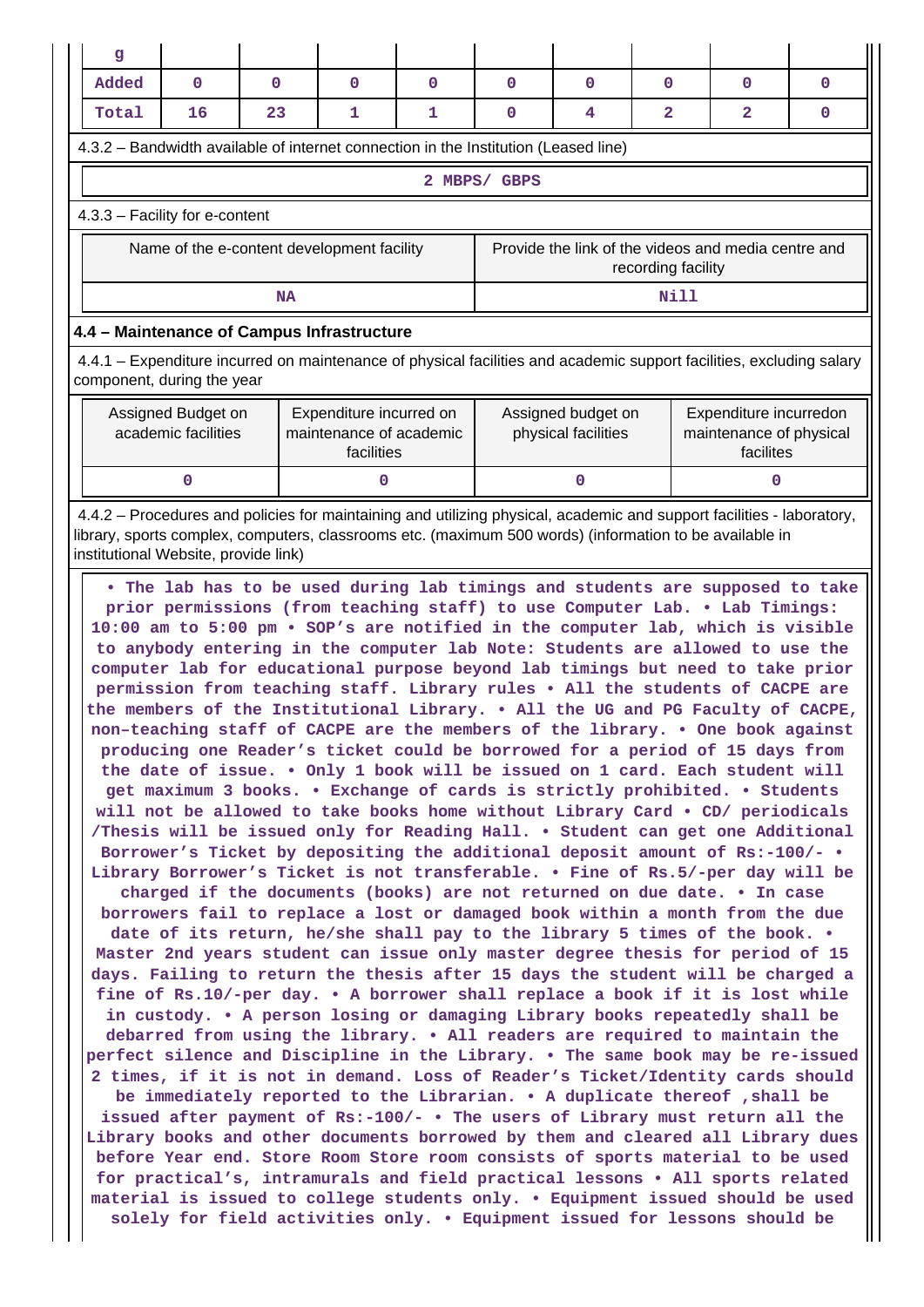**taken on students name and entry should be maintained in the store register and returned after completion of lesson. • No equipment will be issued for personal use. • Any damaged to the equipment's will be responsibility of the students and will be recovered from their deposit money.**

<http://www.agashecollege.org/infrastructure.html>

### **CRITERION V – STUDENT SUPPORT AND PROGRESSION**

#### **5.1 – Student Support**

5.1.1 – Scholarships and Financial Support

|                                         | Name/Title of the scheme | Number of students | Amount in Rupees |  |  |  |  |
|-----------------------------------------|--------------------------|--------------------|------------------|--|--|--|--|
| Financial Support<br>from institution   |                          |                    |                  |  |  |  |  |
| Financial Support<br>from Other Sources |                          |                    |                  |  |  |  |  |
| a) National                             |                          | Nill               |                  |  |  |  |  |
| b) International                        |                          | <b>Nill</b>        |                  |  |  |  |  |
| View File                               |                          |                    |                  |  |  |  |  |

 5.1.2 – Number of capability enhancement and development schemes such as Soft skill development, Remedial coaching, Language lab, Bridge courses, Yoga, Meditation, Personal Counselling and Mentoring etc.,

| Name of the capability<br>enhancement scheme | Date of implemetation | Number of students<br>enrolled | Agencies involved |  |  |  |
|----------------------------------------------|-----------------------|--------------------------------|-------------------|--|--|--|
| NA                                           | 01/12/2017            | Nill                           |                   |  |  |  |
| View File                                    |                       |                                |                   |  |  |  |

 5.1.3 – Students benefited by guidance for competitive examinations and career counselling offered by the institution during the year

| Year      | Name of the<br>scheme | Number of<br>benefited<br>students for<br>competitive<br>examination | Number of<br>benefited<br>students by<br>career<br>counseling<br>activities | Number of<br>students who<br>have passedin<br>the comp. exam | Number of<br>studentsp placed |  |  |  |  |
|-----------|-----------------------|----------------------------------------------------------------------|-----------------------------------------------------------------------------|--------------------------------------------------------------|-------------------------------|--|--|--|--|
| 2016      | <b>NA</b>             | Nill                                                                 | Nill                                                                        | Nill                                                         | Nill                          |  |  |  |  |
| View File |                       |                                                                      |                                                                             |                                                              |                               |  |  |  |  |

 5.1.4 – Institutional mechanism for transparency, timely redressal of student grievances, Prevention of sexual harassment and ragging cases during the year

| Total grievances received | Number of grievances redressed | Avg. number of days for grievance<br>redressal |
|---------------------------|--------------------------------|------------------------------------------------|
| Nill                      | Nill                           | Nill                                           |

#### **5.2 – Student Progression**

5.2.1 – Details of campus placement during the year

|                                                                             | On campus |                              | Off campus                         |      |                              |  |  |  |
|-----------------------------------------------------------------------------|-----------|------------------------------|------------------------------------|------|------------------------------|--|--|--|
| Number of<br>Nameof<br>organizations<br>students<br>visited<br>participated |           | Number of<br>stduents placed | Nameof<br>organizations<br>visited |      | Number of<br>stduents placed |  |  |  |
| <b>NA</b>                                                                   | Nill      | Nill                         | <b>NA</b>                          | Nill | Nill                         |  |  |  |
| View File                                                                   |           |                              |                                    |      |                              |  |  |  |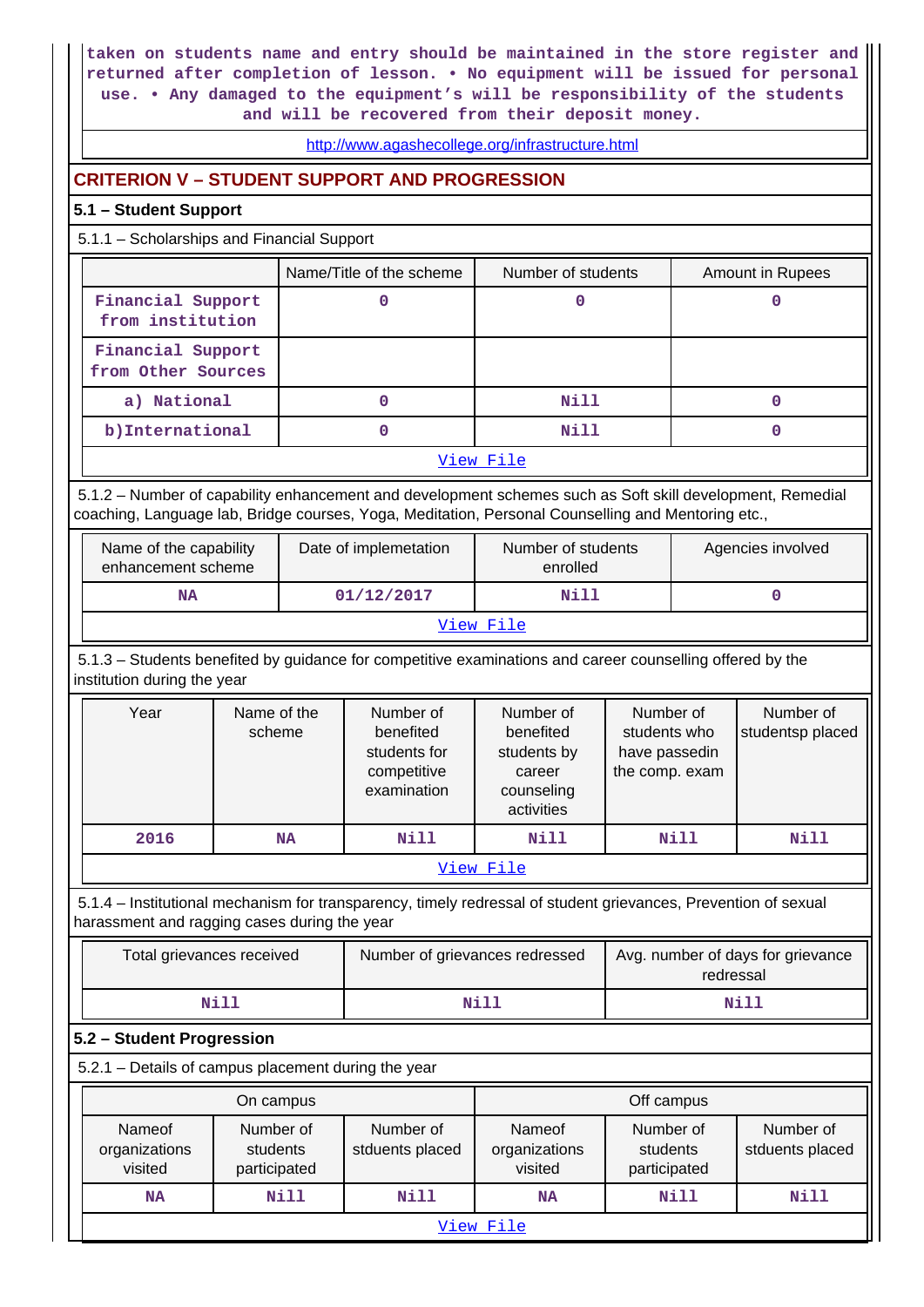| 5.2.2 – Student progression to higher education in percentage during the year                                                                                                          |                                     |                                                             |                           |                                   |                 |                                     |  |                               |                                                                                                                     |
|----------------------------------------------------------------------------------------------------------------------------------------------------------------------------------------|-------------------------------------|-------------------------------------------------------------|---------------------------|-----------------------------------|-----------------|-------------------------------------|--|-------------------------------|---------------------------------------------------------------------------------------------------------------------|
| Year                                                                                                                                                                                   |                                     | Number of<br>students<br>enrolling into<br>higher education |                           | Programme<br>graduated from       |                 | Depratment<br>graduated from        |  | Name of<br>institution joined | Name of<br>programme<br>admitted to                                                                                 |
| 2016                                                                                                                                                                                   | <b>Nill</b>                         |                                                             | $\mathbf 0$               |                                   |                 | $\mathbf 0$                         |  | 0 <sub>0</sub>                | $\mathbf 0$                                                                                                         |
|                                                                                                                                                                                        |                                     |                                                             |                           |                                   | View File       |                                     |  |                               |                                                                                                                     |
| 5.2.3 - Students qualifying in state/ national/ international level examinations during the year<br>(eg:NET/SET/SLET/GATE/GMAT/CAT/GRE/TOFEL/Civil Services/State Government Services) |                                     |                                                             |                           |                                   |                 |                                     |  |                               |                                                                                                                     |
| Number of students selected/ qualifying<br>Items                                                                                                                                       |                                     |                                                             |                           |                                   |                 |                                     |  |                               |                                                                                                                     |
| 12<br><b>SET</b>                                                                                                                                                                       |                                     |                                                             |                           |                                   |                 |                                     |  |                               |                                                                                                                     |
|                                                                                                                                                                                        |                                     |                                                             |                           |                                   | View File       |                                     |  |                               |                                                                                                                     |
| 5.2.4 - Sports and cultural activities / competitions organised at the institution level during the year                                                                               |                                     |                                                             |                           |                                   |                 |                                     |  |                               |                                                                                                                     |
|                                                                                                                                                                                        | Activity                            |                                                             |                           | Level                             |                 |                                     |  | <b>Number of Participants</b> |                                                                                                                     |
|                                                                                                                                                                                        | Basketball 12                       |                                                             |                           |                                   | Intercollegiate |                                     |  |                               | 48                                                                                                                  |
|                                                                                                                                                                                        |                                     |                                                             |                           |                                   | View File       |                                     |  |                               |                                                                                                                     |
| 5.3 - Student Participation and Activities                                                                                                                                             |                                     |                                                             |                           |                                   |                 |                                     |  |                               |                                                                                                                     |
| level (award for a team event should be counted as one)                                                                                                                                |                                     |                                                             |                           |                                   |                 |                                     |  |                               | 5.3.1 - Number of awards/medals for outstanding performance in sports/cultural activities at national/international |
| Year                                                                                                                                                                                   | Name of the<br>award/medal          |                                                             | National/<br>Internaional | Number of<br>awards for<br>Sports |                 | Number of<br>awards for<br>Cultural |  | Student ID<br>number          | Name of the<br>student                                                                                              |
| 2016                                                                                                                                                                                   | Shri Shi<br>vachhatrap<br>ati Award |                                                             | National                  |                                   | 1               | <b>Nill</b>                         |  | 4782                          | Kale<br>Krishna                                                                                                     |
|                                                                                                                                                                                        |                                     |                                                             |                           |                                   | View File       |                                     |  |                               |                                                                                                                     |
| the institution (maximum 500 words)                                                                                                                                                    |                                     |                                                             |                           |                                   |                 |                                     |  |                               | 5.3.2 - Activity of Student Council & representation of students on academic & administrative bodies/committees of  |
|                                                                                                                                                                                        |                                     |                                                             |                           | <b>NA</b>                         |                 |                                     |  |                               |                                                                                                                     |
| 5.4 - Alumni Engagement                                                                                                                                                                |                                     |                                                             |                           |                                   |                 |                                     |  |                               |                                                                                                                     |
| 5.4.1 - Whether the institution has registered Alumni Association?                                                                                                                     |                                     |                                                             |                           |                                   |                 |                                     |  |                               |                                                                                                                     |
| <b>No</b>                                                                                                                                                                              |                                     |                                                             |                           |                                   |                 |                                     |  |                               |                                                                                                                     |
| 5.4.2 - No. of enrolled Alumni:                                                                                                                                                        |                                     |                                                             |                           |                                   |                 |                                     |  |                               |                                                                                                                     |
|                                                                                                                                                                                        |                                     |                                                             |                           |                                   |                 |                                     |  |                               |                                                                                                                     |
|                                                                                                                                                                                        |                                     |                                                             |                           | 0                                 |                 |                                     |  |                               |                                                                                                                     |
| 5.4.3 - Alumni contribution during the year (in Rupees):                                                                                                                               |                                     |                                                             |                           |                                   |                 |                                     |  |                               |                                                                                                                     |
|                                                                                                                                                                                        |                                     |                                                             |                           | 0                                 |                 |                                     |  |                               |                                                                                                                     |
| 5.4.4 - Meetings/activities organized by Alumni Association :                                                                                                                          |                                     |                                                             |                           |                                   |                 |                                     |  |                               |                                                                                                                     |
|                                                                                                                                                                                        |                                     |                                                             |                           | <b>NA</b>                         |                 |                                     |  |                               |                                                                                                                     |
| <b>CRITERION VI – GOVERNANCE, LEADERSHIP AND MANAGEMENT</b>                                                                                                                            |                                     |                                                             |                           |                                   |                 |                                     |  |                               |                                                                                                                     |
| 6.1 - Institutional Vision and Leadership                                                                                                                                              |                                     |                                                             |                           |                                   |                 |                                     |  |                               |                                                                                                                     |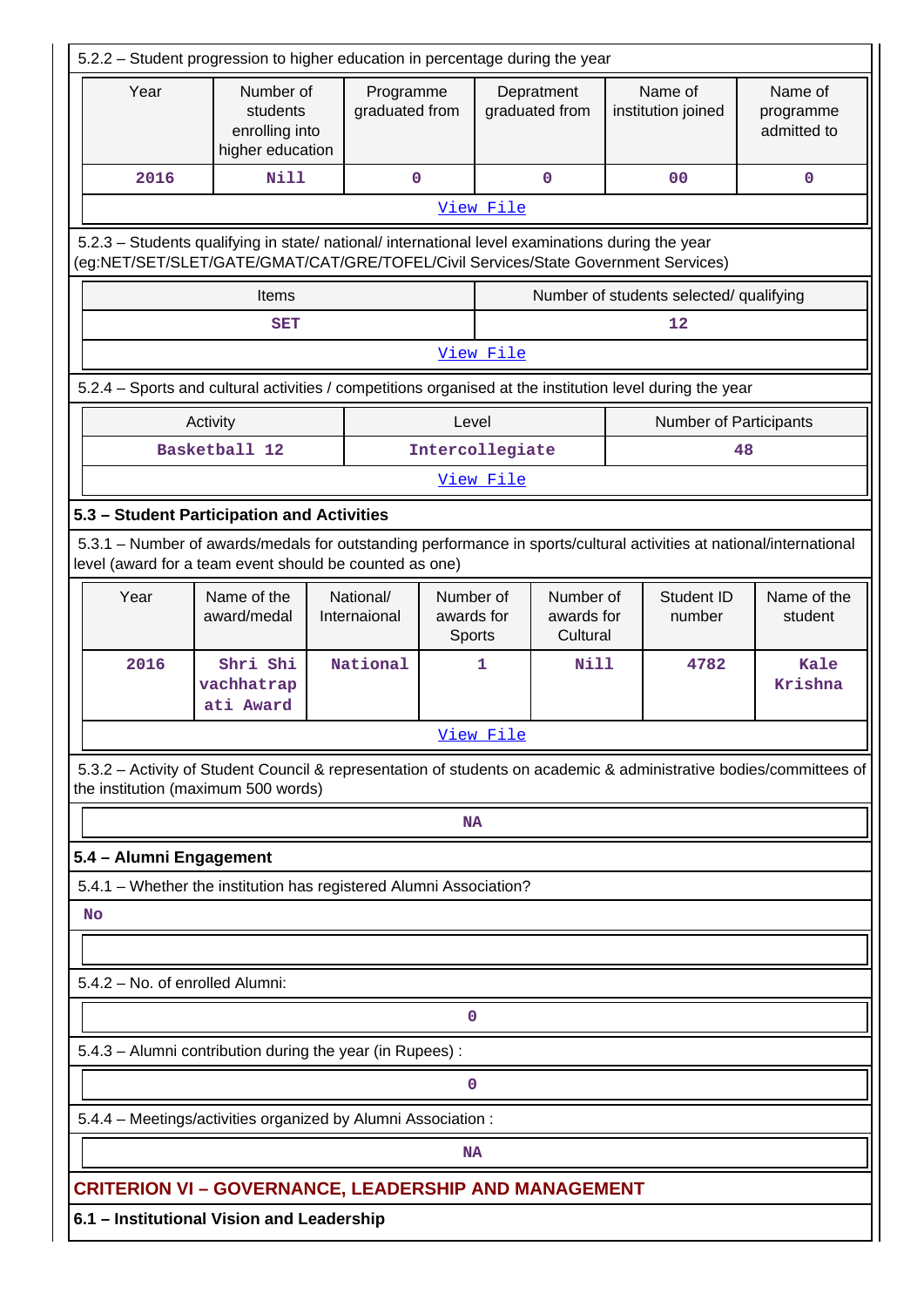6.1.1 – Mention two practices of decentralization and participative management during the last year (maximum 500 words)

 **Response: The decentralization and participative management is mainly done by formation of various committees for smooth functioning of college. To name few are: • Internal Complaints Committee • Anti-Ragging Committee • Students Grievance Redressal Committee • Attendance Committee • Purchase committee – Sports Material, Library books, ICT and Human Performance lab and stationary related to lesson department. Internal Complaints Committee The details of the Internal Complaints Committee Members names and their phone numbers is displayed on the walls of college office so as to visible to all. Students are briefed about the working of the committee at the start of year. They are given confidence that their grievances will be solved with honesty and full privacy of their complaints will be maintained. In year 2015 some female students complained to the committee about the sexual harassment done by one of the male faculty member, there by proper grievances was held and the concerned faculty member was terminated by the committee. Anti-Ragging Committee At start of year all the students are briefed about anti ragging policy of college as well as government, UGS and University rules regarding the same. They were made aware of the consequences arising in case of ragging complaint against them. They are shown videos as ordered by the government. Further they are asked to fill online consent and pledge form against Anti Ragging. The details of the Anti-Ragging Committees Members names and their phone numbers is displayed on the walls of college office so as to visible to all. Attendance Committee It looks after the attendance of students, give timely notices to students who default attendance and disallows students who default the attendance. The final decision is taken by the committee's members after studying the reasons for default attendance given by the students. Purchase Department Purchase department for Sports material, Library books, ICT and Human performance laboratory ask for requirement for the current academic year through notice or mail to all faculty members. The committee takes in consideration the available stock, feedback from students and staff and makes the budget for the same and there by purchases are made. Obstyrace Competition The yearly Obstyrace competition is organized after discussion and feedback from all the stakeholders. The date's for competition, the obstacles for competition, sponsors and funds for the competition is finalized after discussion with management and all other stakeholders. Apart from this, the participation of all stakeholders has enabled the achievement of the following: • Library books and automation of library systems and software's • Curriculum designing for courses • Parking area development • Grievances addressable of students • Fullfledged internet connectivity • Use of MY Class classroom app. • Activities planning for sports academies running in college • Full- fledged use of infrastructure available in campus with involvement of students All this testify to the participative management of all stake holders in taking an idea and making it a reality.**

6.1.2 – Does the institution have a Management Information System (MIS)?

#### **Partial**

#### **6.2 – Strategy Development and Deployment**

6.2.1 – Quality improvement strategies adopted by the institution for each of the following (with in 100 words each):

| <b>Strategy Type</b>   | Details                                                                                                                                                                                                |
|------------------------|--------------------------------------------------------------------------------------------------------------------------------------------------------------------------------------------------------|
| Curriculum Development | The faculty is involved actively in   <br>the curriculum framing process of the   <br>home University. Based on the current<br>status and requirements of the<br>stakeholders the curriculum is framed |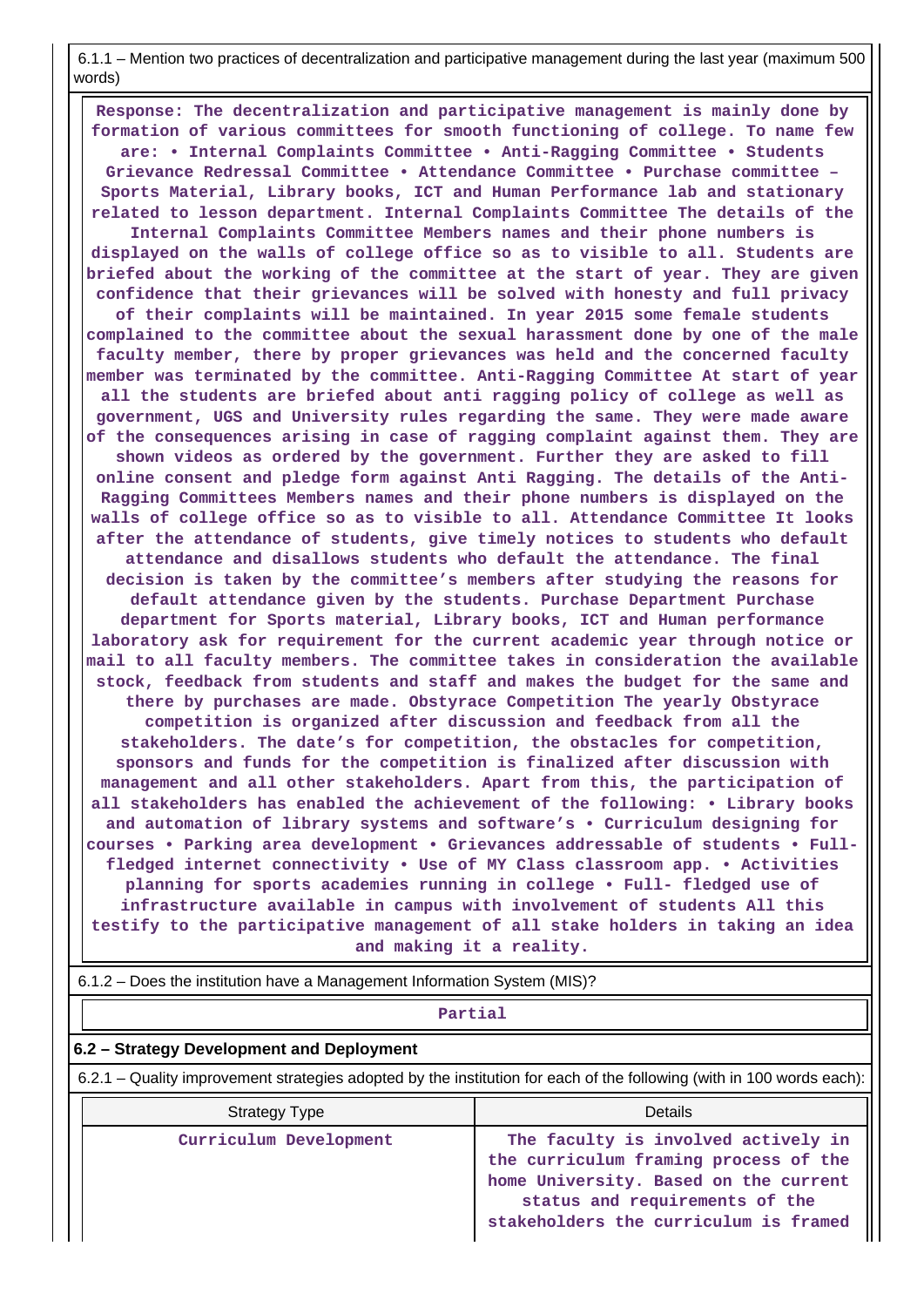|                            | and changed periodically. Guidelines<br>and suggestions from the stakeholders<br>are taken and then curriculum is<br>decided. Considering the adopted<br>Curriculum, the college tries to<br>implement maximum number of contents<br>from the curriculum. Due to the dynamic<br>changes in Physical Education and<br>Sports the syllabus provided by the<br>university in few cases do not satisfy<br>the needs of the current situation. The<br>college tries to fill in the gaps in<br>the syllabus and the current situation<br>by implementing and conducting number<br>of activities not in the syllabus -                                                                                                                                                                                                                                                                              |
|----------------------------|----------------------------------------------------------------------------------------------------------------------------------------------------------------------------------------------------------------------------------------------------------------------------------------------------------------------------------------------------------------------------------------------------------------------------------------------------------------------------------------------------------------------------------------------------------------------------------------------------------------------------------------------------------------------------------------------------------------------------------------------------------------------------------------------------------------------------------------------------------------------------------------------|
| Teaching and Learning      | The teaching plan of all the subjects<br>and practical content is taken from all<br>faculties and then a review meeting is<br>conducted. The planning done by<br>faculties is discussed and changes and<br>additions are suggested and made. The<br>faculty uses new methods, strategies<br>and technology for the teaching-<br>learning and evaluation process. The<br>students who are having difficulties in<br>learning process are taught and guided<br>differently with the help of Remedial<br>Teaching. Concerned faculty teaches and<br>guides these students to gain more<br>information and knowledge and achieve<br>better performances. Faculty feedback<br>from the students is collected. Faculty<br>Peer review is done and improvements<br>are suggested. Best practices by<br>faculties in teaching learning process<br>are identified and are used by other<br>faculties. |
| Examination and Evaluation | College organizes an orientation<br>program for students at the start of<br>the session. Internal Examination<br>schedule are displayed 15-20 days in<br>advance on the Notice Board. Different<br>examination techniques using technology<br>are employed by the faculty for<br>evaluating the students. Students with<br>special requirements are identified and<br>remedial teaching program is started.<br>More opportunities are given to low<br>achievers in the internal examinations.<br>These special need students are given<br>extra help from the Library and<br>Faculties in finding resources for<br>concerned subjects. No malpractices in<br>examination are followed and<br>entertained. Strict actions are taken<br>against students found in malpractices.<br>Concerned faculty discusses issues with                                                                     |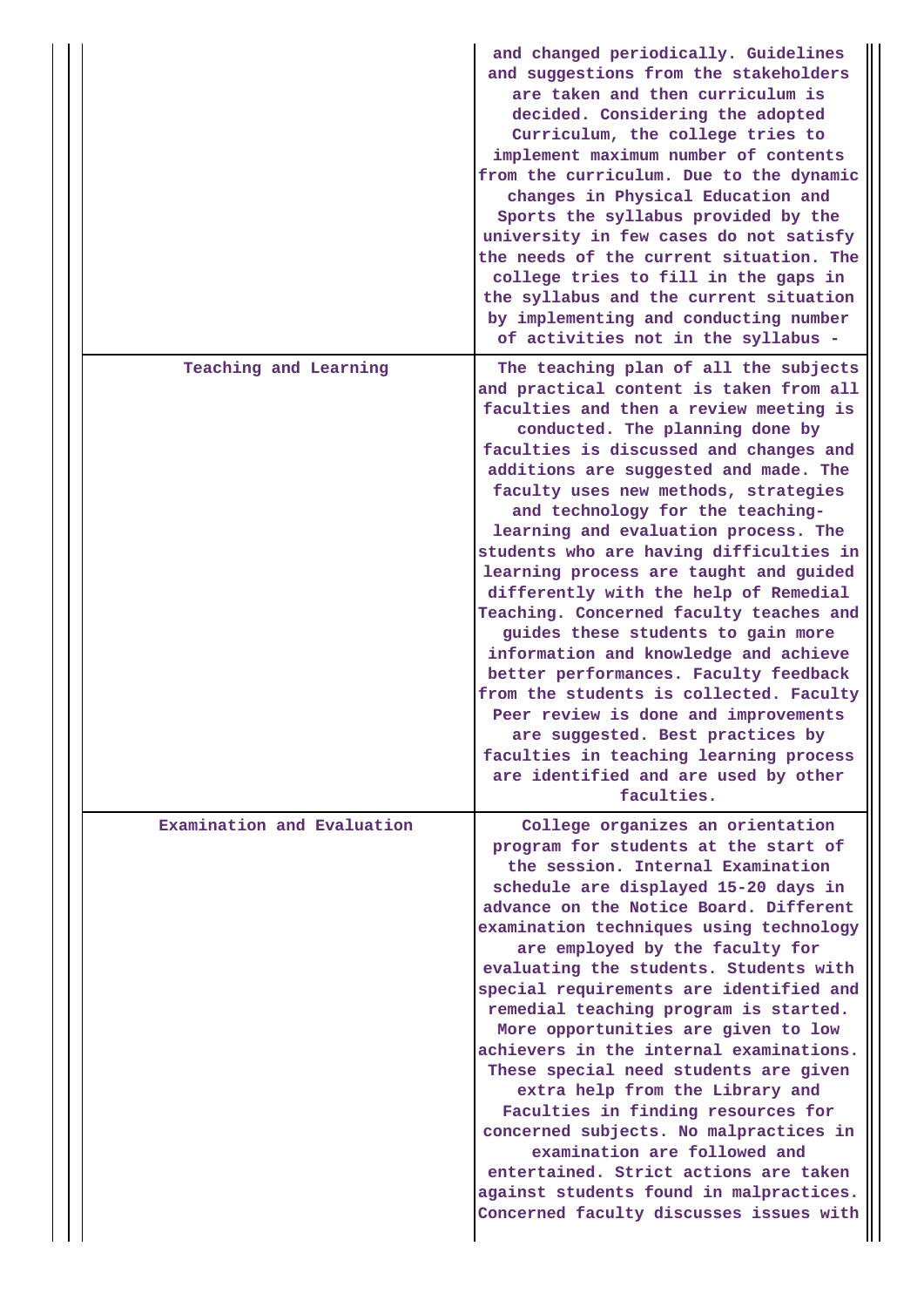|                                                               | low achievers and are attached with<br>high achievers to increase their<br>performances. The result of the<br>internal examinations is displayed on<br>the notice board and if any discrepancy<br>in results is found then it is<br>resolved. A parent meeting was<br>conducted this year and student's<br>feedback on the same was given to them<br>as well as taken from them. Faculties<br>try to have 100 results by employing<br>different teaching learning activities.<br>A Faculty Development Program -<br>workshop on CAT - Continuous Assessment<br>Technique was conducted. Due to this<br>workshop the faculty has started<br>employing continuous and new assessment<br>techniques. |
|---------------------------------------------------------------|---------------------------------------------------------------------------------------------------------------------------------------------------------------------------------------------------------------------------------------------------------------------------------------------------------------------------------------------------------------------------------------------------------------------------------------------------------------------------------------------------------------------------------------------------------------------------------------------------------------------------------------------------------------------------------------------------|
| Research and Development                                      | The college has a research cell<br>headed by a research coordinator for<br>promotion and sustenance of research<br>culture. The master degree students<br>have Research Thesis as a compulsory<br>submission. Each faculty is allotted a<br>student - (ratio of Guide: Student is<br>low) Research Submissions Awarded -<br>M.Phil. (03) Ph.D. (00) Research<br>promotional activities (Workshop, Data<br>Analysis, Review Writing, Poster<br>Presentation, etc.) are conducted for<br>Masters Degree Students. The students<br>are also encouraged to make<br>presentations at different conferences<br>and seminar.                                                                             |
| Library, ICT and Physical<br>Infrastructure / Instrumentation | . One faculty member along with the<br>Librarian is given the charge of the<br>Library. They decide upon the policies<br>and see to the smooth functioning of<br>the library. . All the books are Bar<br>coded . This year the library has<br>purchased the following items: o 132<br>books - Rs. $1,70,154.27$ . Computer<br>Facility . Human Performance Lab                                                                                                                                                                                                                                                                                                                                    |
| Human Resource Management                                     | • 12 Faculty member attended state<br>level work shop organized by<br>Chandrashekhar Agashe College of<br>Physical Education, Pune . 12 Faculty<br>member attended state level work shop<br>organized by Chandrashekhar Agashe<br>College of Physical Education, Pune .<br>Earn Learn Scheme                                                                                                                                                                                                                                                                                                                                                                                                      |
| Industry Interaction / Collaboration                          | 1 visit was organized for Master's<br>Students at Army Sports Institute - SSM<br>1 visit was organized for Master's<br>Students at Balewadi, Sports Expo - KKU<br>1 lesson of Master's Students conducted                                                                                                                                                                                                                                                                                                                                                                                                                                                                                         |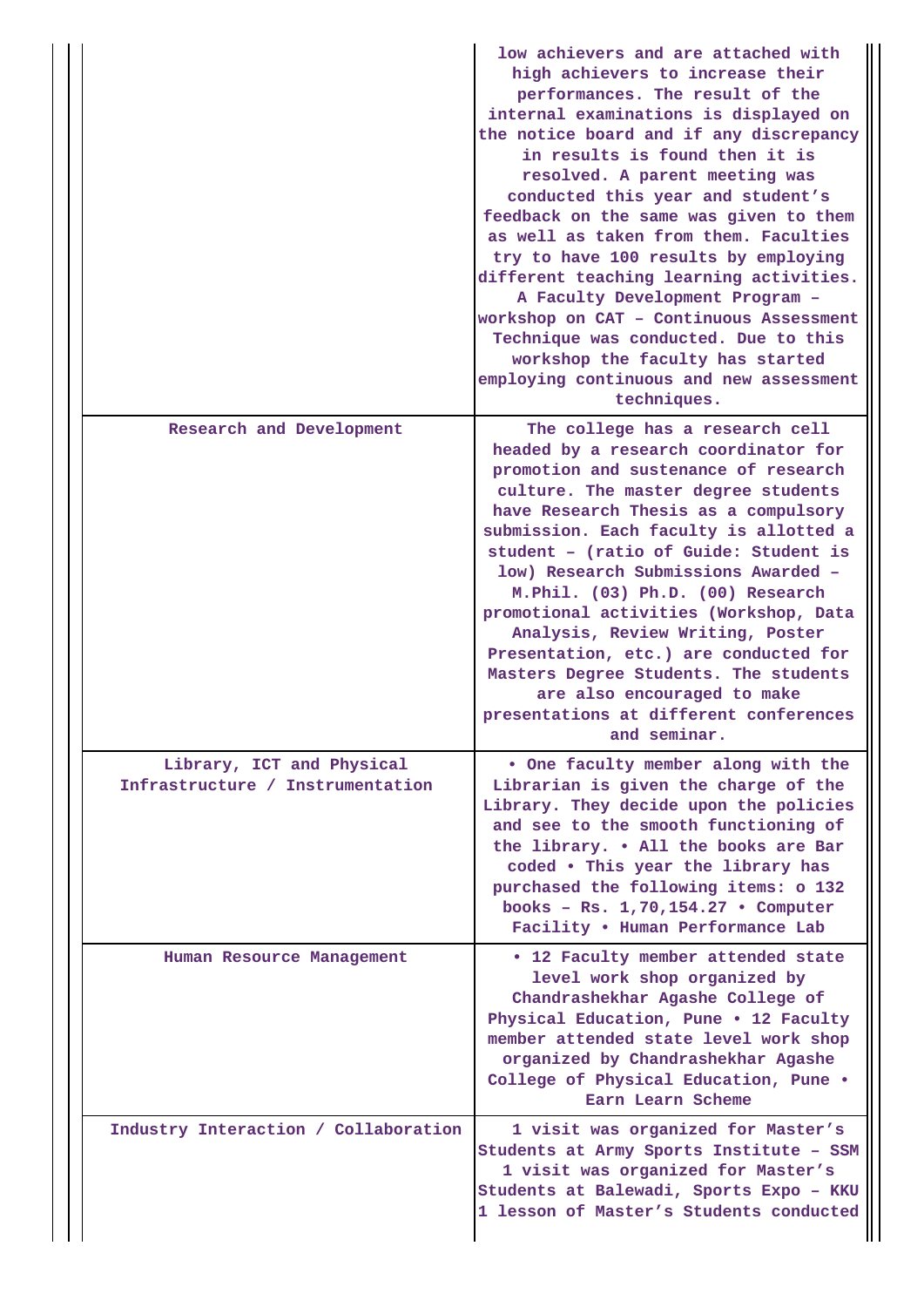|                       | on different sports clubs in Pune 1<br>visit was organized for Bachelor's<br>students (Fitness Conditioning course<br>selected) at Health Club                                                                                                                 |
|-----------------------|----------------------------------------------------------------------------------------------------------------------------------------------------------------------------------------------------------------------------------------------------------------|
| Admission of Students | Probable Students or individuals who<br>intend to take admissions are given<br>basic information on courses and future<br>prospects in Physical Education. As per<br>Govt. of Maharashtra CET Cell the<br>admission process of both BPEd MPEd is<br>conducted. |

6.2.2 – Implementation of e-governance in areas of operations:

| E-governace area              | Details                                                                                                                                                                                                                                                                                                 |
|-------------------------------|---------------------------------------------------------------------------------------------------------------------------------------------------------------------------------------------------------------------------------------------------------------------------------------------------------|
| Administration                | The office is working towards 100<br>digitalization. It uses computers for<br>lot of its functions. The library is<br>digitalized and uses the Sulabha<br>granthalay software to keep records of<br>titles, daily issue return, etc.                                                                    |
| Finance and Accounts          | The office uses Tally software for<br>maintaining Finance Accounts                                                                                                                                                                                                                                      |
| Student Admission and Support | The student admission is conducted by<br>the State Govt. The office has used<br>Google Drive and Google forms to intake<br>information required. The students are<br>given information about programs and<br>other educational information is shared<br>through Google Classroom or WhatsApp<br>groups. |
| Examination                   | Many of the faculties have taken<br>their examination with the help of<br>Google Drive, Mails and Google forms.<br>The ground examination is now<br>digitalized and done through Google<br>Drive.                                                                                                       |

# **6.3 – Faculty Empowerment Strategies**

 6.3.1 – Teachers provided with financial support to attend conferences / workshops and towards membership fee of professional bodies during the year

| Year | Name of Teacher | Name of conference/<br>workshop attended<br>for which financial<br>support provided                                                                                  | Name of the<br>professional body for<br>which membership<br>fee is provided | Amount of support |
|------|-----------------|----------------------------------------------------------------------------------------------------------------------------------------------------------------------|-----------------------------------------------------------------------------|-------------------|
| 2016 | Dr.Y.H.Bodke    | Indian<br>Association of<br>Life Skills<br>$Education -$<br>Int.National<br>Conf. on Life<br>skils for<br>achieving<br>Sustainable<br>Development<br>Goals 2030 (3-5 | S.M.Joshi<br>College<br>Hadapsar Pune                                       | 2500              |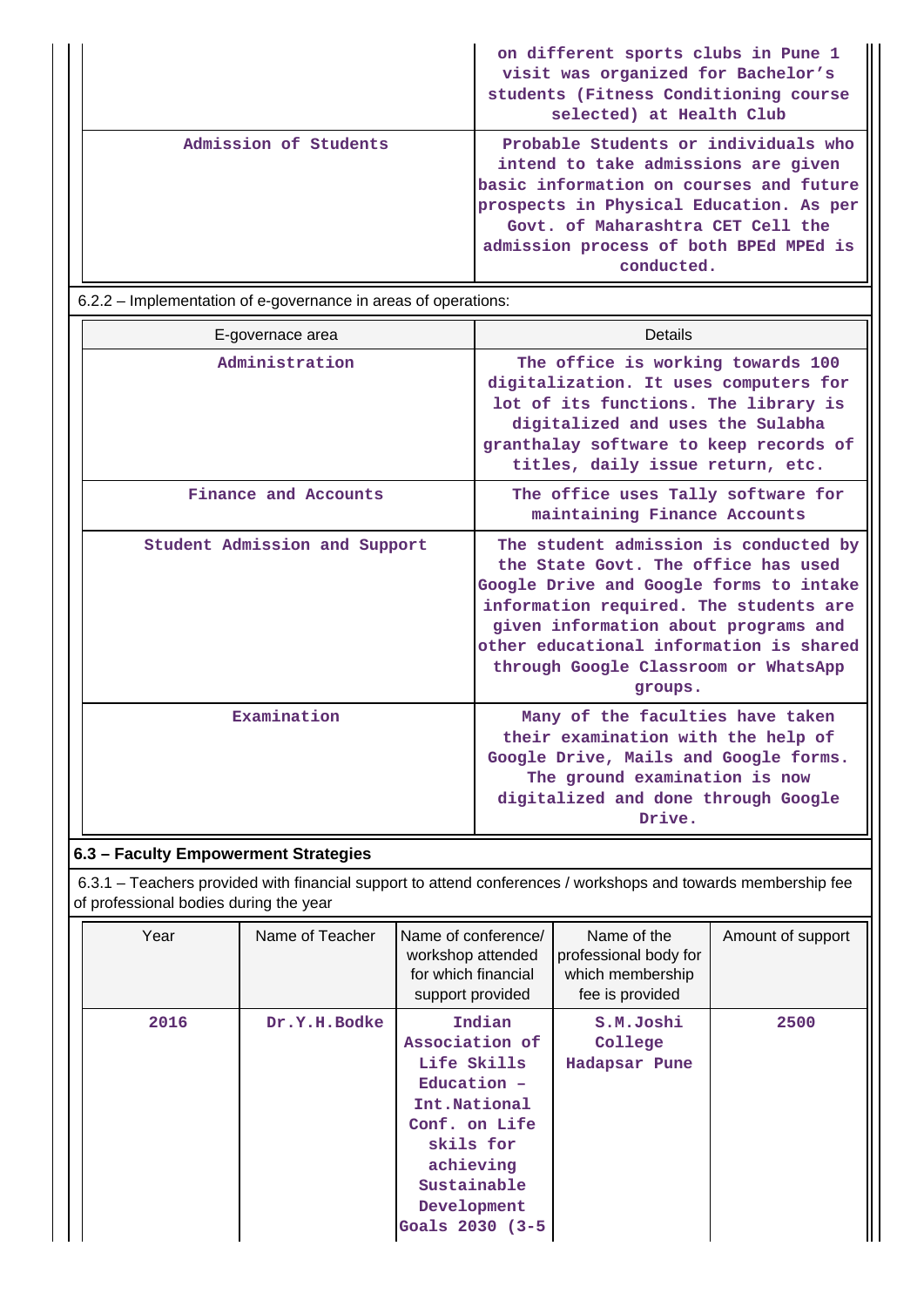|                                                                                                                                                                                                                                                                                                                                                                                                                                                                                                                                                                                                                                                                                                                                                                                                                                                         |                                                                                                | Feb. 2017) |                  |                                                                                                   |                               |           |         |            |                                                  |             |                 |                                                      |
|---------------------------------------------------------------------------------------------------------------------------------------------------------------------------------------------------------------------------------------------------------------------------------------------------------------------------------------------------------------------------------------------------------------------------------------------------------------------------------------------------------------------------------------------------------------------------------------------------------------------------------------------------------------------------------------------------------------------------------------------------------------------------------------------------------------------------------------------------------|------------------------------------------------------------------------------------------------|------------|------------------|---------------------------------------------------------------------------------------------------|-------------------------------|-----------|---------|------------|--------------------------------------------------|-------------|-----------------|------------------------------------------------------|
|                                                                                                                                                                                                                                                                                                                                                                                                                                                                                                                                                                                                                                                                                                                                                                                                                                                         | View File                                                                                      |            |                  |                                                                                                   |                               |           |         |            |                                                  |             |                 |                                                      |
| 6.3.2 - Number of professional development / administrative training programmes organized by the College for<br>teaching and non teaching staff during the year                                                                                                                                                                                                                                                                                                                                                                                                                                                                                                                                                                                                                                                                                         |                                                                                                |            |                  |                                                                                                   |                               |           |         |            |                                                  |             |                 |                                                      |
| Year                                                                                                                                                                                                                                                                                                                                                                                                                                                                                                                                                                                                                                                                                                                                                                                                                                                    | Title of the<br>professional<br>development<br>programme<br>organised for<br>teaching staff    |            |                  | Title of the<br>administrative<br>training<br>programme<br>organised for<br>non-teaching<br>staff |                               | From date | To Date |            | Number of<br>participants<br>(Teaching<br>staff) |             |                 | Number of<br>participants<br>(non-teaching<br>staff) |
| 2016                                                                                                                                                                                                                                                                                                                                                                                                                                                                                                                                                                                                                                                                                                                                                                                                                                                    |                                                                                                | <b>NA</b>  | <b>NA</b>        |                                                                                                   | 01/12/2017                    |           |         | 01/12/2017 |                                                  | <b>Nill</b> |                 | Nill                                                 |
|                                                                                                                                                                                                                                                                                                                                                                                                                                                                                                                                                                                                                                                                                                                                                                                                                                                         |                                                                                                |            |                  |                                                                                                   |                               | View File |         |            |                                                  |             |                 |                                                      |
| 6.3.3 - No. of teachers attending professional development programmes, viz., Orientation Programme, Refresher<br>Course, Short Term Course, Faculty Development Programmes during the year                                                                                                                                                                                                                                                                                                                                                                                                                                                                                                                                                                                                                                                              |                                                                                                |            |                  |                                                                                                   |                               |           |         |            |                                                  |             |                 |                                                      |
|                                                                                                                                                                                                                                                                                                                                                                                                                                                                                                                                                                                                                                                                                                                                                                                                                                                         | Title of the<br>Number of teachers<br>professional<br>who attended<br>development<br>programme |            |                  |                                                                                                   | <b>From Date</b>              |           |         | To date    |                                                  | Duration    |                 |                                                      |
| <b>NA</b>                                                                                                                                                                                                                                                                                                                                                                                                                                                                                                                                                                                                                                                                                                                                                                                                                                               |                                                                                                |            | <b>Nill</b>      |                                                                                                   | 01/12/2017                    |           |         |            | 01/12/2017                                       |             | $\mathbf 0$     |                                                      |
|                                                                                                                                                                                                                                                                                                                                                                                                                                                                                                                                                                                                                                                                                                                                                                                                                                                         |                                                                                                |            |                  |                                                                                                   |                               | View File |         |            |                                                  |             |                 |                                                      |
| 6.3.4 - Faculty and Staff recruitment (no. for permanent recruitment):                                                                                                                                                                                                                                                                                                                                                                                                                                                                                                                                                                                                                                                                                                                                                                                  |                                                                                                |            |                  |                                                                                                   |                               |           |         |            |                                                  |             |                 |                                                      |
|                                                                                                                                                                                                                                                                                                                                                                                                                                                                                                                                                                                                                                                                                                                                                                                                                                                         | Teaching<br>Non-teaching                                                                       |            |                  |                                                                                                   |                               |           |         |            |                                                  |             |                 |                                                      |
| Permanent                                                                                                                                                                                                                                                                                                                                                                                                                                                                                                                                                                                                                                                                                                                                                                                                                                               |                                                                                                |            | <b>Full Time</b> |                                                                                                   | Permanent                     |           |         |            | <b>Full Time</b>                                 |             |                 |                                                      |
| 12                                                                                                                                                                                                                                                                                                                                                                                                                                                                                                                                                                                                                                                                                                                                                                                                                                                      |                                                                                                |            |                  | 15                                                                                                |                               | 5         |         |            |                                                  |             |                 |                                                      |
| 6.3.5 - Welfare schemes for                                                                                                                                                                                                                                                                                                                                                                                                                                                                                                                                                                                                                                                                                                                                                                                                                             |                                                                                                |            |                  |                                                                                                   |                               |           |         |            |                                                  |             |                 |                                                      |
|                                                                                                                                                                                                                                                                                                                                                                                                                                                                                                                                                                                                                                                                                                                                                                                                                                                         | Teaching                                                                                       |            |                  |                                                                                                   | Non-teaching                  |           |         |            |                                                  |             | <b>Students</b> |                                                      |
|                                                                                                                                                                                                                                                                                                                                                                                                                                                                                                                                                                                                                                                                                                                                                                                                                                                         | 0                                                                                              |            |                  |                                                                                                   |                               | 0         |         |            |                                                  |             | 0               |                                                      |
| 6.4 - Financial Management and Resource Mobilization                                                                                                                                                                                                                                                                                                                                                                                                                                                                                                                                                                                                                                                                                                                                                                                                    |                                                                                                |            |                  |                                                                                                   |                               |           |         |            |                                                  |             |                 |                                                      |
| 6.4.1 – Institution conducts internal and external financial audits regularly (with in 100 words each)                                                                                                                                                                                                                                                                                                                                                                                                                                                                                                                                                                                                                                                                                                                                                  |                                                                                                |            |                  |                                                                                                   |                               |           |         |            |                                                  |             |                 |                                                      |
| Statutory audit of Year 2016-17 of the college carried out. No major<br>irregularity /fraud were detected during the audit. Adequate controls have been<br>exercised on the physical handling of cash, timely deposition of cash into the<br>bank, recovery of fees from the students etc. due diligence and availability of<br>supporting documentation at the time of making payments has been ensured at the<br>time of audit. Accounting treatment as to capitals receipts/ payments and<br>revenue receipts /payments has been also examined at the time of audit. No<br>adverse remarks are mentioned in the audit report as regards to maintenance of<br>accounts and book keeping done.<br>6.4.2 – Funds / Grants received from management, non-government bodies, individuals, philanthropies during the<br>year(not covered in Criterion III) |                                                                                                |            |                  |                                                                                                   |                               |           |         |            |                                                  |             |                 |                                                      |
| Name of the non government<br>funding agencies /individuals                                                                                                                                                                                                                                                                                                                                                                                                                                                                                                                                                                                                                                                                                                                                                                                             |                                                                                                |            |                  |                                                                                                   | Funds/ Grnats received in Rs. |           |         |            |                                                  |             | Purpose         |                                                      |
| Savitribai Phule Pune                                                                                                                                                                                                                                                                                                                                                                                                                                                                                                                                                                                                                                                                                                                                                                                                                                   | Univeristy                                                                                     |            |                  |                                                                                                   |                               | 263794    |         |            |                                                  |             |                 | SET workshop , Sports<br>Lab Equipment Syllabus      |

**workshop**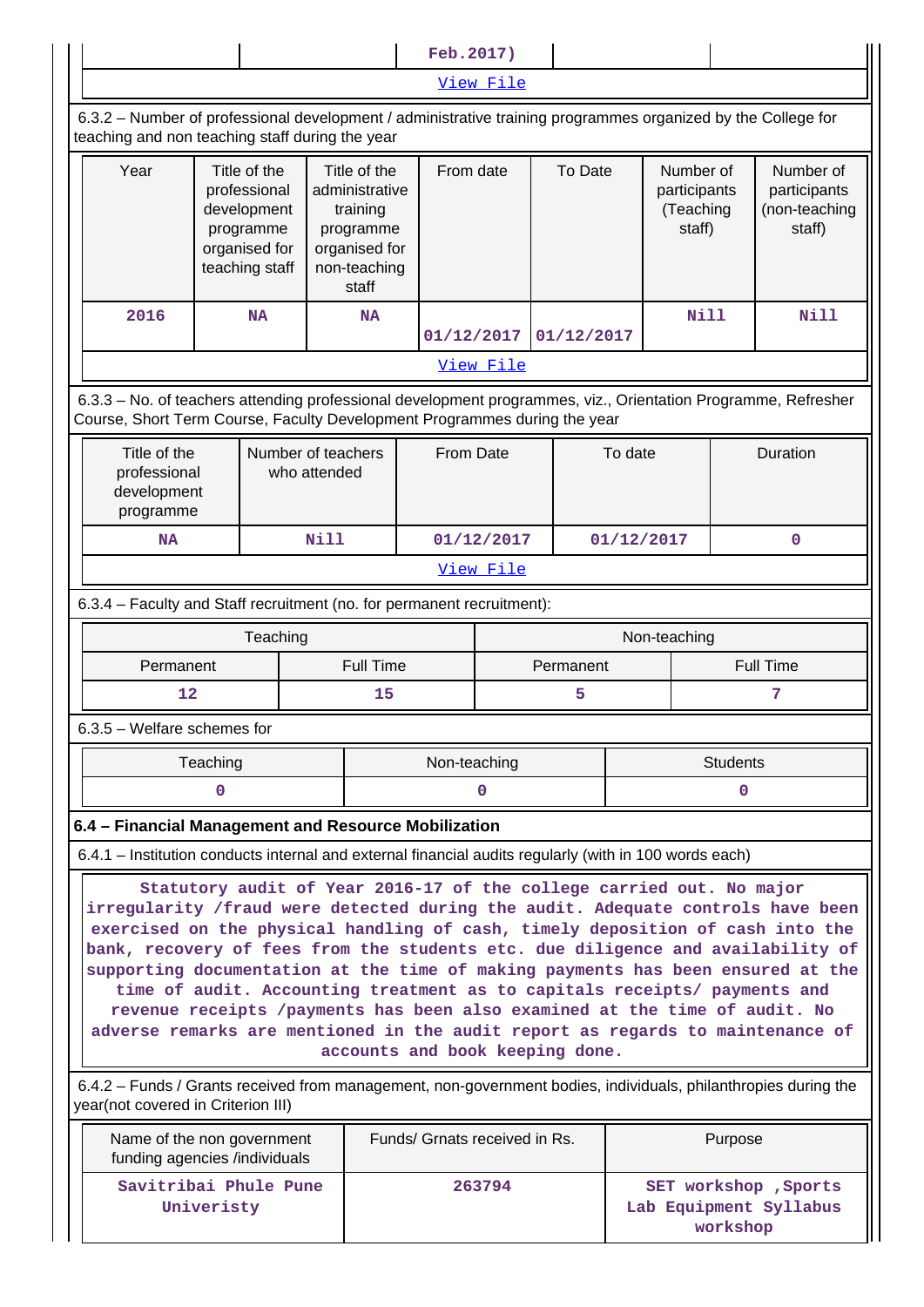|                                                                                       |                                                                                                |                            | View File            |             |                           |  |  |  |  |  |
|---------------------------------------------------------------------------------------|------------------------------------------------------------------------------------------------|----------------------------|----------------------|-------------|---------------------------|--|--|--|--|--|
| 6.4.3 - Total corpus fund generated                                                   |                                                                                                |                            |                      |             |                           |  |  |  |  |  |
| 0                                                                                     |                                                                                                |                            |                      |             |                           |  |  |  |  |  |
| 6.5 - Internal Quality Assurance System                                               |                                                                                                |                            |                      |             |                           |  |  |  |  |  |
| 6.5.1 - Whether Academic and Administrative Audit (AAA) has been done?                |                                                                                                |                            |                      |             |                           |  |  |  |  |  |
| <b>Audit Type</b>                                                                     |                                                                                                | External                   |                      | Internal    |                           |  |  |  |  |  |
|                                                                                       | Yes/No                                                                                         |                            | Agency               | Yes/No      | Authority                 |  |  |  |  |  |
| Academic                                                                              | <b>No</b>                                                                                      |                            | <b>Nill</b>          | No          | <b>Nill</b>               |  |  |  |  |  |
| Administrative                                                                        | No                                                                                             |                            | Nill                 | No          | Nill                      |  |  |  |  |  |
| 6.5.2 - Activities and support from the Parent - Teacher Association (at least three) |                                                                                                |                            |                      |             |                           |  |  |  |  |  |
|                                                                                       |                                                                                                | <b>NA</b>                  |                      |             |                           |  |  |  |  |  |
| 6.5.3 – Development programmes for support staff (at least three)                     |                                                                                                |                            |                      |             |                           |  |  |  |  |  |
|                                                                                       |                                                                                                | <b>NA</b>                  |                      |             |                           |  |  |  |  |  |
| 6.5.4 - Post Accreditation initiative(s) (mention at least three)                     |                                                                                                |                            |                      |             |                           |  |  |  |  |  |
|                                                                                       |                                                                                                | NA                         |                      |             |                           |  |  |  |  |  |
| 6.5.5 - Internal Quality Assurance System Details                                     |                                                                                                |                            |                      |             |                           |  |  |  |  |  |
|                                                                                       | a) Submission of Data for AISHE portal                                                         |                            |                      | Yes         |                           |  |  |  |  |  |
|                                                                                       | b) Participation in NIRF                                                                       |                            |                      | <b>No</b>   |                           |  |  |  |  |  |
|                                                                                       | c)ISO certification                                                                            |                            |                      | No          |                           |  |  |  |  |  |
|                                                                                       | d)NBA or any other quality audit                                                               |                            | <b>No</b>            |             |                           |  |  |  |  |  |
| 6.5.6 - Number of Quality Initiatives undertaken during the year                      |                                                                                                |                            |                      |             |                           |  |  |  |  |  |
| Year                                                                                  | Name of quality<br>initiative by IQAC                                                          | Date of<br>conducting IQAC | <b>Duration From</b> | Duration To | Number of<br>participants |  |  |  |  |  |
| 2017                                                                                  | <b>State</b><br><b>level</b><br>Workshop on<br>Fitness<br>Lifestyle                            | 23/06/2016                 | 14/01/2017           | 14/12/2017  | 125                       |  |  |  |  |  |
| 2017                                                                                  | State<br><b>level</b><br>Seminar on<br>Current<br>Trends<br>issues in<br>Physical<br>Education |                            | 14/02/2017           | 15/02/2017  | 150                       |  |  |  |  |  |
| 2017                                                                                  | <b>SET</b><br>guidance<br>workshop                                                             | 23/06/2016                 | 16/03/2017           | 19/12/2017  | 40                        |  |  |  |  |  |
| 2016                                                                                  | Organization<br>of Inter-<br>school Obsty<br>Race                                              | 23/06/2016                 | 25/11/2016           | 27/11/2016  | 800                       |  |  |  |  |  |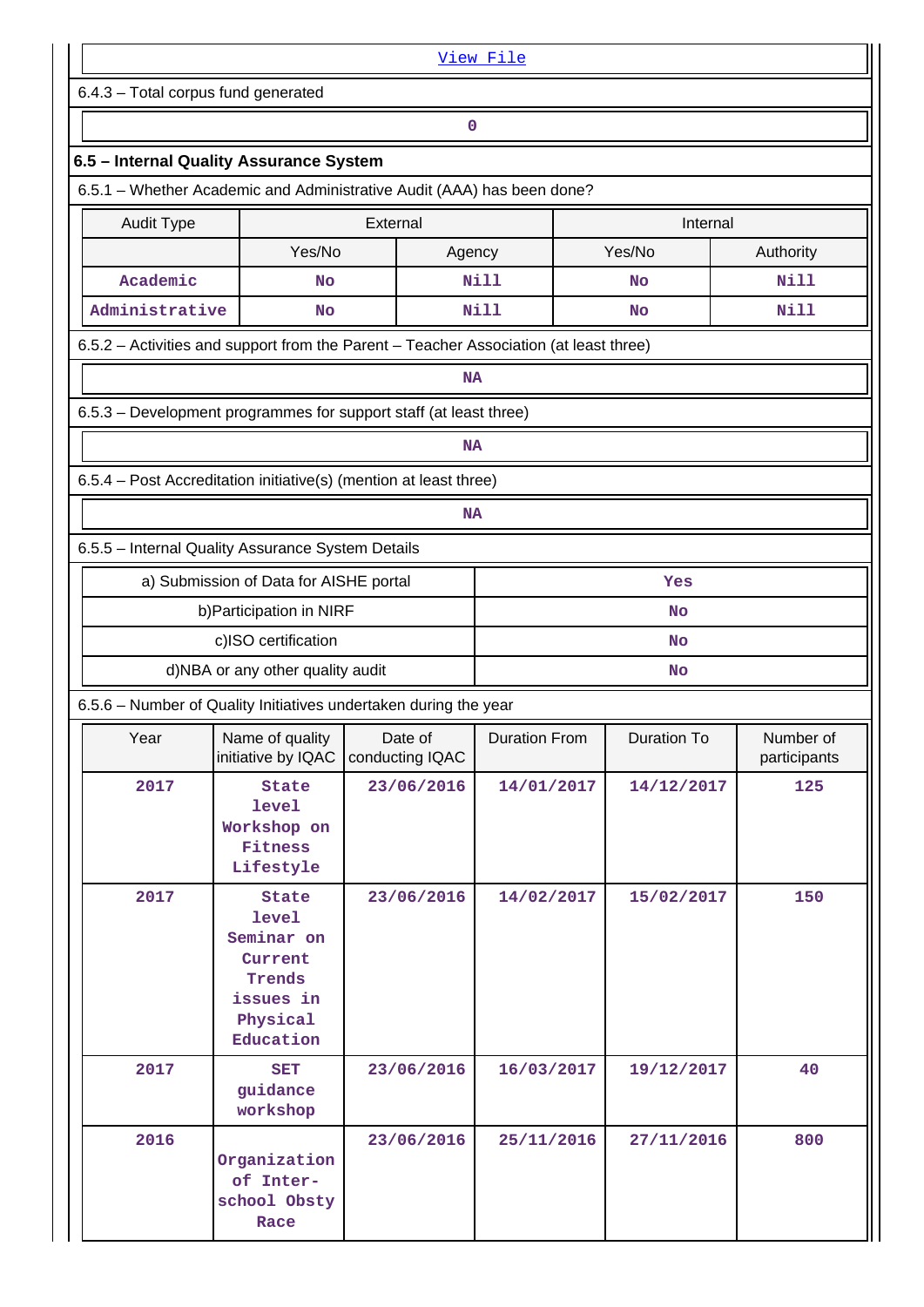| 2016                                                                                                                                                                           |                                                                                              | Feedback<br>meeting on<br>Internship<br>with School<br>Administrate<br>rs |                                                                                   | 23/06/2016               | 04/02/2017                                                                            |                    |                       | 04/02/2017                 |  | 50                                                  |
|--------------------------------------------------------------------------------------------------------------------------------------------------------------------------------|----------------------------------------------------------------------------------------------|---------------------------------------------------------------------------|-----------------------------------------------------------------------------------|--------------------------|---------------------------------------------------------------------------------------|--------------------|-----------------------|----------------------------|--|-----------------------------------------------------|
| 2016                                                                                                                                                                           |                                                                                              | Sports<br>Fitness<br>Carnival                                             |                                                                                   | 23/06/2016               | 16/03/2017                                                                            |                    |                       | 17/03/2017                 |  | 80                                                  |
|                                                                                                                                                                                |                                                                                              |                                                                           |                                                                                   |                          | View File                                                                             |                    |                       |                            |  |                                                     |
| <b>CRITERION VII - INSTITUTIONAL VALUES AND BEST PRACTICES</b>                                                                                                                 |                                                                                              |                                                                           |                                                                                   |                          |                                                                                       |                    |                       |                            |  |                                                     |
|                                                                                                                                                                                |                                                                                              |                                                                           |                                                                                   |                          |                                                                                       |                    |                       |                            |  |                                                     |
| 7.1 - Institutional Values and Social Responsibilities<br>7.1.1 - Gender Equity (Number of gender equity promotion programmes organized by the institution during the<br>year) |                                                                                              |                                                                           |                                                                                   |                          |                                                                                       |                    |                       |                            |  |                                                     |
|                                                                                                                                                                                | Period from<br>Period To<br>Title of the<br>Number of Participants<br>programme              |                                                                           |                                                                                   |                          |                                                                                       |                    |                       |                            |  |                                                     |
|                                                                                                                                                                                |                                                                                              |                                                                           |                                                                                   |                          |                                                                                       |                    | Female                |                            |  | Male                                                |
| <b>NA</b>                                                                                                                                                                      |                                                                                              | 01/12/2017                                                                |                                                                                   |                          | 01/12/2017                                                                            |                    | <b>Nill</b>           |                            |  | <b>Nill</b>                                         |
|                                                                                                                                                                                | 7.1.2 - Environmental Consciousness and Sustainability/Alternate Energy initiatives such as: |                                                                           |                                                                                   |                          |                                                                                       |                    |                       |                            |  |                                                     |
|                                                                                                                                                                                |                                                                                              |                                                                           |                                                                                   |                          | Percentage of power requirement of the University met by the renewable energy sources |                    |                       |                            |  |                                                     |
|                                                                                                                                                                                |                                                                                              |                                                                           |                                                                                   | <b>NA</b>                |                                                                                       |                    |                       |                            |  |                                                     |
| 7.1.3 - Differently abled (Divyangjan) friendliness                                                                                                                            |                                                                                              |                                                                           |                                                                                   |                          |                                                                                       |                    |                       |                            |  |                                                     |
|                                                                                                                                                                                | Item facilities                                                                              |                                                                           |                                                                                   | Yes/No                   |                                                                                       |                    |                       | Number of beneficiaries    |  |                                                     |
|                                                                                                                                                                                | Any other similar<br>facility                                                                |                                                                           |                                                                                   | <b>Nill</b><br><b>No</b> |                                                                                       |                    |                       |                            |  |                                                     |
| 7.1.4 – Inclusion and Situatedness                                                                                                                                             |                                                                                              |                                                                           |                                                                                   |                          |                                                                                       |                    |                       |                            |  |                                                     |
| Year                                                                                                                                                                           | Number of<br>initiatives to<br>address<br>locational<br>advantages<br>and disadva<br>ntages  |                                                                           | Number of<br>initiatives<br>taken to<br>engage with<br>contribute to<br>community | Date                     | Duration                                                                              |                    | Name of<br>initiative | <b>Issues</b><br>addressed |  | Number of<br>participating<br>students<br>and staff |
| 2016                                                                                                                                                                           | <b>Nill</b>                                                                                  | <b>Nill</b>                                                               |                                                                                   | 01/12/2<br>017           | <b>Nill</b>                                                                           |                    | <b>NA</b>             | <b>NA</b>                  |  | <b>Nill</b>                                         |
|                                                                                                                                                                                |                                                                                              |                                                                           |                                                                                   |                          | View File                                                                             |                    |                       |                            |  |                                                     |
| 7.1.5 - Human Values and Professional Ethics Code of conduct (handbooks) for various stakeholders                                                                              |                                                                                              |                                                                           |                                                                                   |                          |                                                                                       |                    |                       |                            |  |                                                     |
|                                                                                                                                                                                | <b>Title</b><br>Date of publication<br>Follow up(max 100 words)                              |                                                                           |                                                                                   |                          |                                                                                       |                    |                       |                            |  |                                                     |
|                                                                                                                                                                                | 01/12/2017<br><b>NA</b><br><b>NA</b>                                                         |                                                                           |                                                                                   |                          |                                                                                       |                    |                       |                            |  |                                                     |
| 7.1.6 - Activities conducted for promotion of universal Values and Ethics                                                                                                      |                                                                                              |                                                                           |                                                                                   |                          |                                                                                       |                    |                       |                            |  |                                                     |
| Activity                                                                                                                                                                       |                                                                                              |                                                                           | <b>Duration From</b>                                                              |                          |                                                                                       | <b>Duration To</b> |                       |                            |  | Number of participants                              |
| <b>NA</b>                                                                                                                                                                      |                                                                                              |                                                                           | 01/12/2017                                                                        |                          |                                                                                       | 01/12/2017         |                       |                            |  | Nil                                                 |
|                                                                                                                                                                                |                                                                                              |                                                                           |                                                                                   |                          | View File                                                                             |                    |                       |                            |  |                                                     |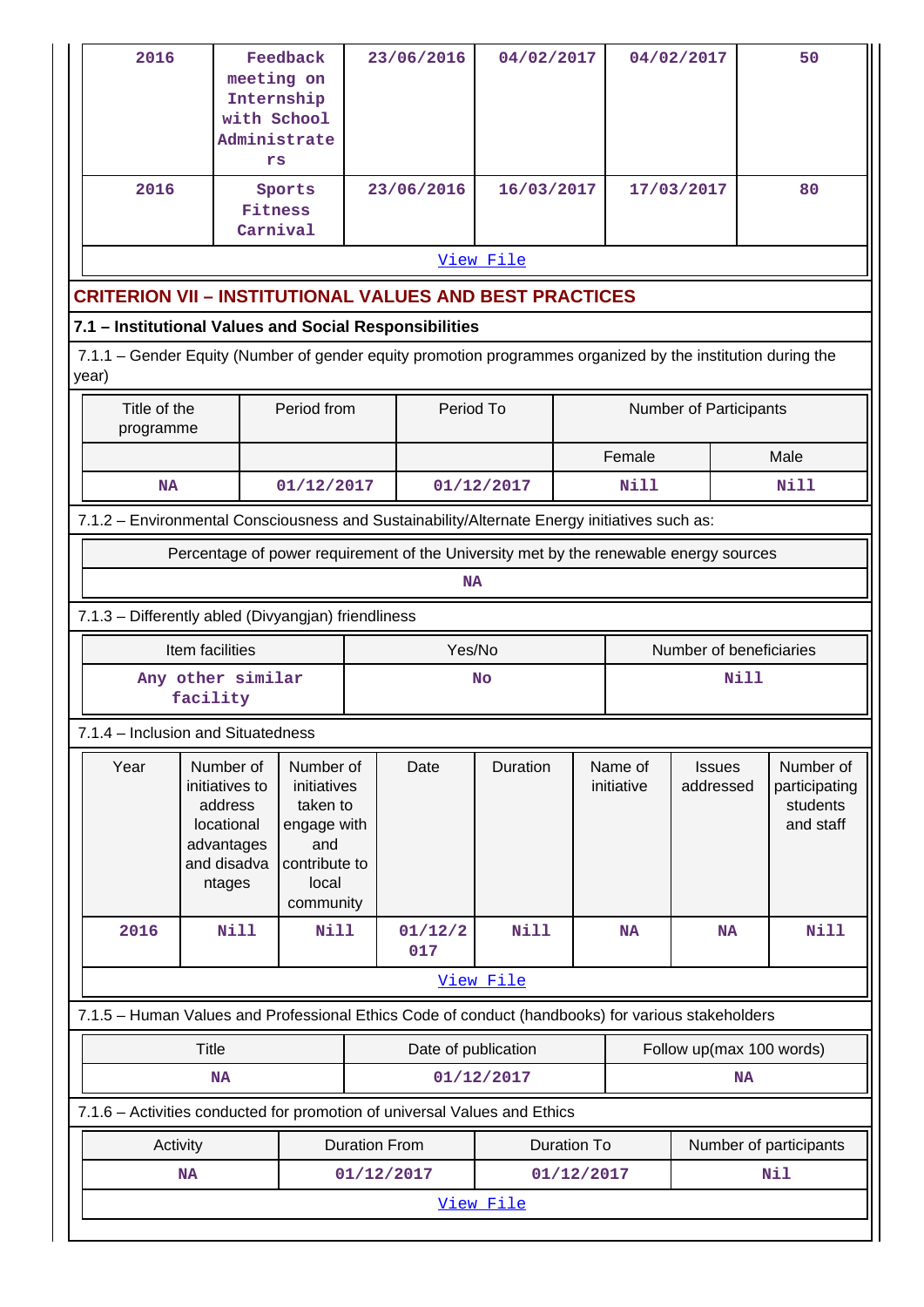7.1.7 – Initiatives taken by the institution to make the campus eco-friendly (at least five)

**NA** 

#### **7.2 – Best Practices**

7.2.1 – Describe at least two institutional best practices

 **1. Obstyrace Context that required initiation of the practice (100-200 words): • Regular sporting events were organized on regular basis for Sportsmen. • No big platform for individuals undergoing fitness. • Much of the masses in school wanted new formats or events. In order to fulfill the above a Competition based on Obstacle course was initiated. Objectives of the practice (50-60 words): • To introduce students to a newer competition. • To provide opportunity for our students to be a part of the organizing and officiating team. • Maximum participation by schools and students • To help students achieve a healthenhancing life of physical activity • To promote physical excellence • To help students overcome physical and mental block Practice (250-300 words): Obstacle races are a regular feature at defense events or at international stages. So the idea to have such an event for school students or players at lower levels was one of the objectives in mind to start the event. With this view it was decided to organize such event for school children. The school group for the Obstyrace was 7th – 10th Std. Students. A team for obstyrace is consists of up to 25 students. A team must have at least 18 students on the ground at the start of the competition. All the 25 players may participate for the competition but time is considered only best 18 students. Number of challenges are between 8 to 12 and the total distance of the race is approximately 200 to 300 meter. Rout of the race is not standardized and fix. According to available space and resources rout may decide. Obstyrace competition is played in two stages - qualifying round and finals. For the qualifying round difficulty level is lower than final stage. For the qualifying round there are around 8 to 10 Challenges and for the final 12 Challenges. Best 16 teams of Boys and 16 teams of Girls qualify for the final. Top three teams in Boys as well as Girls are felicitated with Prizes, Medals, Certificates and Trophies. Individual Top three boys and Girls are also felicitated with Trophies and cash Prizes. Obstacles face if any and strategies adopted to overcome them (150-200 words): Obstacles: • No experience in managing and organizing Obstacles. • Funds not available. • High man power was to be required for organizing such event. Strategies adopted: • Experts were called and discussions with them were done regarding Obstacle course/Challenges. After discussing a Full Course was chalked out and then discussed with faculty members. • Few Master's degree Students were made to prepare and plan fund raising plan and implement the same. • The BPEd 1st and 2nd Year students were utilized for the competition in sessions. Adequate rest was seen and maximum output from the human resource was made. Impact of the practice (1000 words): • The competition was liked and appreciated by the schools, students and other stake holders. • Schools started preparing for competition and were eager to participate in yearly competition. • Few of the students organized a similar format of the competition at their respective workplace or clubs. Resources required: Funds, office support, high human resource, sound lighting system. Different innovative equipment other than sports or games, medical facility, etc. Contact person for further details: Dr. Sopan Kangane 2. Gift in form of Books / Plants Context that required initiation of the practice (100-200 words): Traditional gifts like Bouquets, flowers, shawl or other similar forms of Gifts prove to be of less importance and use to the Guests and Visitors. CACPE decided that instead of traditional gifts why not give gifts in for of Books or plants and initiated the practice. Gifts in form of Books related to Physical Education or Sports was started to visitors and other Guests. Objectives of the practice (50-60 words): Green practice to be initiated by avoiding wastage of Bouquet or flowers. Improve or initiate Reading habit. Practice (250-300 words): The**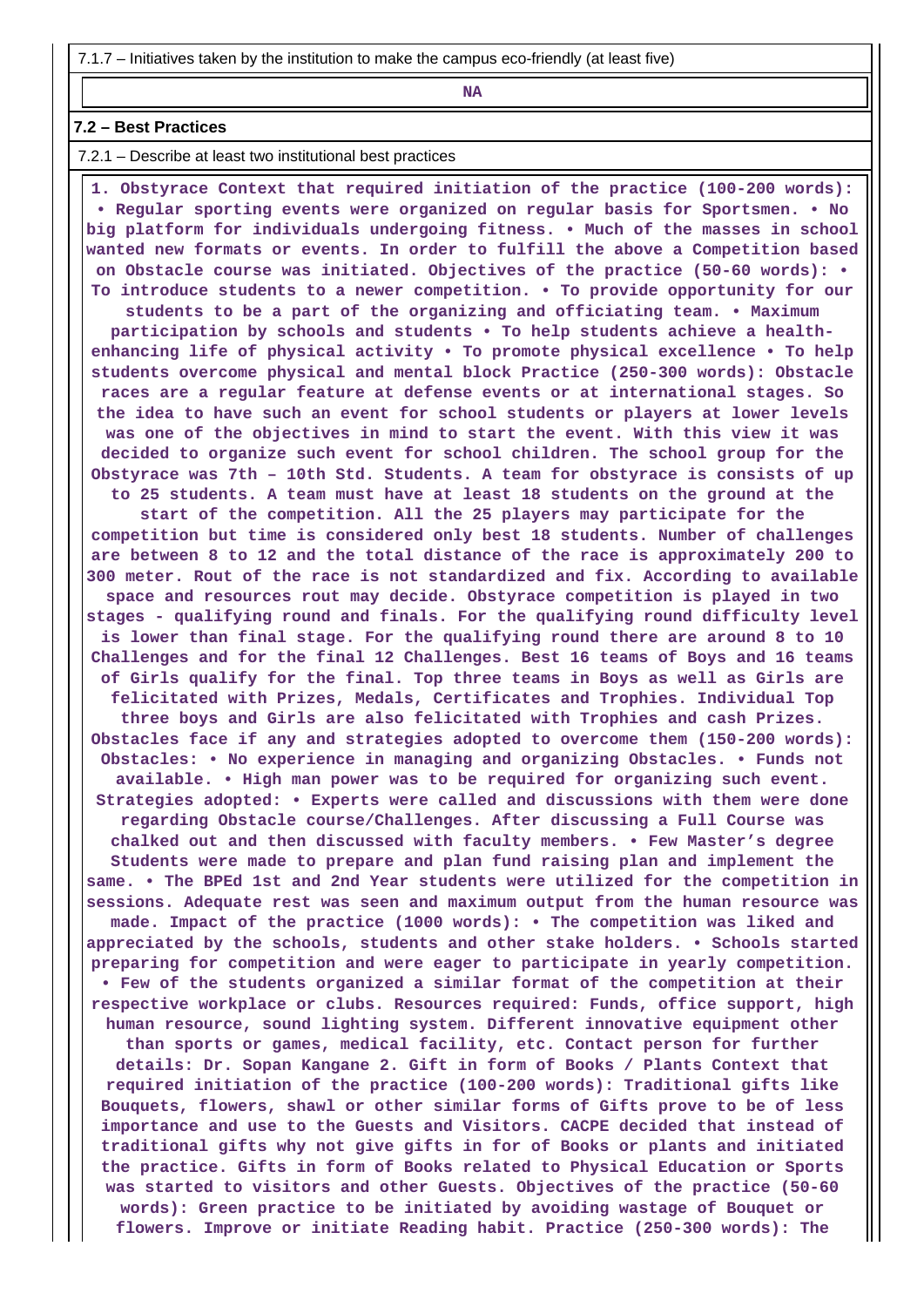**college decided that Visitors, Guests or Lecturers when come to college will be given books or sapling/plants as Gifts.Initially books were bought as required but on occasions where the guest arrived without intimation managing Books or Plants was difficult. Later on to avoid such without intimated guest or visits books related to general education, physical education, diet, Sports, fitness, etc. were bought well in advance at the start of the academic year and given as gifts when required. On few occasions Saplings or plants are brought and are given as gifts to spread a Green initiative. Obstacles faced if any and strategies adopted to overcome them (150-200 words): Obstacles: • Initially managing plants and Saplings was difficult. • Gift wrapping the Books • Sometimes books of less interest or related topic is given to speakers or Guests Strategies adopted: • A person was allotted to manage plants and gift wrap them. • Asst. Librarian was tasked with the work of wrapping of Books. • Books on different topics and subjects and language were selected bought. Impact of the practice (1000 words): • Appreciated by all visitors and Guests • Future Student trainers at CACPE look the initiative taken and will be aware about this practice and try to follow the same when they themselves are at respective workplaces in future. Resources required: Books and Plants as required, Gift wraps, person to manage the gifts, etc. Contact person for further details: Dr. Sopan Kangane**

 Upload details of two best practices successfully implemented by the institution as per NAAC format in your institution website, provide the link

[http://www.agashecollege.org/A.Y.%202020-21/Best%20Practices/Best%20Practices%2](http://www.agashecollege.org/A.Y.%202020-21/Best%20Practices/Best%20Practices%202016-17.pdf) [02016-17.pdf](http://www.agashecollege.org/A.Y.%202020-21/Best%20Practices/Best%20Practices%202016-17.pdf)

#### **7.3 – Institutional Distinctiveness**

 7.3.1 – Provide the details of the performance of the institution in one area distinctive to its vision, priority and thrust in not more than 500 words

 **• Our College is a renowned and recognized institution in the state of Maharashtra in the field of Physical Education and Sports. • Best sports ground infrastructure spread over 32 acres in the heart of Pune City • Institute provides inclusive physical education and a deserving student is not denied an opportunity for education solely on socio-economic constraints. • Out of 12 faculties 09 have pursued Ph. D. Degree, 2 faculties are pursuing Ph.D. whereas 1 has applied for Registration of Ph.D. • Maximum Schools/ Colleges from Maharashtra having PE teachers/trainers, Instructor, Director of Physical Education are from CACPE. • Well-equipped library provides students maximum opportunity of learning • Add on courses in Outdoor Fitness, Aerobics, Yoga, Skating provides additional platform for students to gain additional knowledge in the field. Institute provided students prerequisite training for building and developing competencies for the placement. • Various social welfare events are carried out for enrichment of students in developing skills and social attachment. • The college is aware and strict about discipline through-out the duration of the student in the college. Internal complaint committee has established to prevent sexual harassment. No Ragging cases have been recorded since its establishment. The institute believes in Strict immediate action against in-disciplinary actions (student or faculty). • Institute takes various initiatives in all round development of a student by following strict discipline about attendance in the activity, involvement of student in the program, through remedial teaching for needy students. Significant career guidance programs are arranged by institute to guide students by arranging visits to international sports centres and interview with sportsmen and business alumni. • Various distinguished activities like Cycle Trip, OBSTYRACE (Fitness Organization), organization of sports Competitions (Intercollegiate, Inter-zone, Inter University etc.) and intramural program provides students actual knowledge of organization and management. • Institute provides holistic**